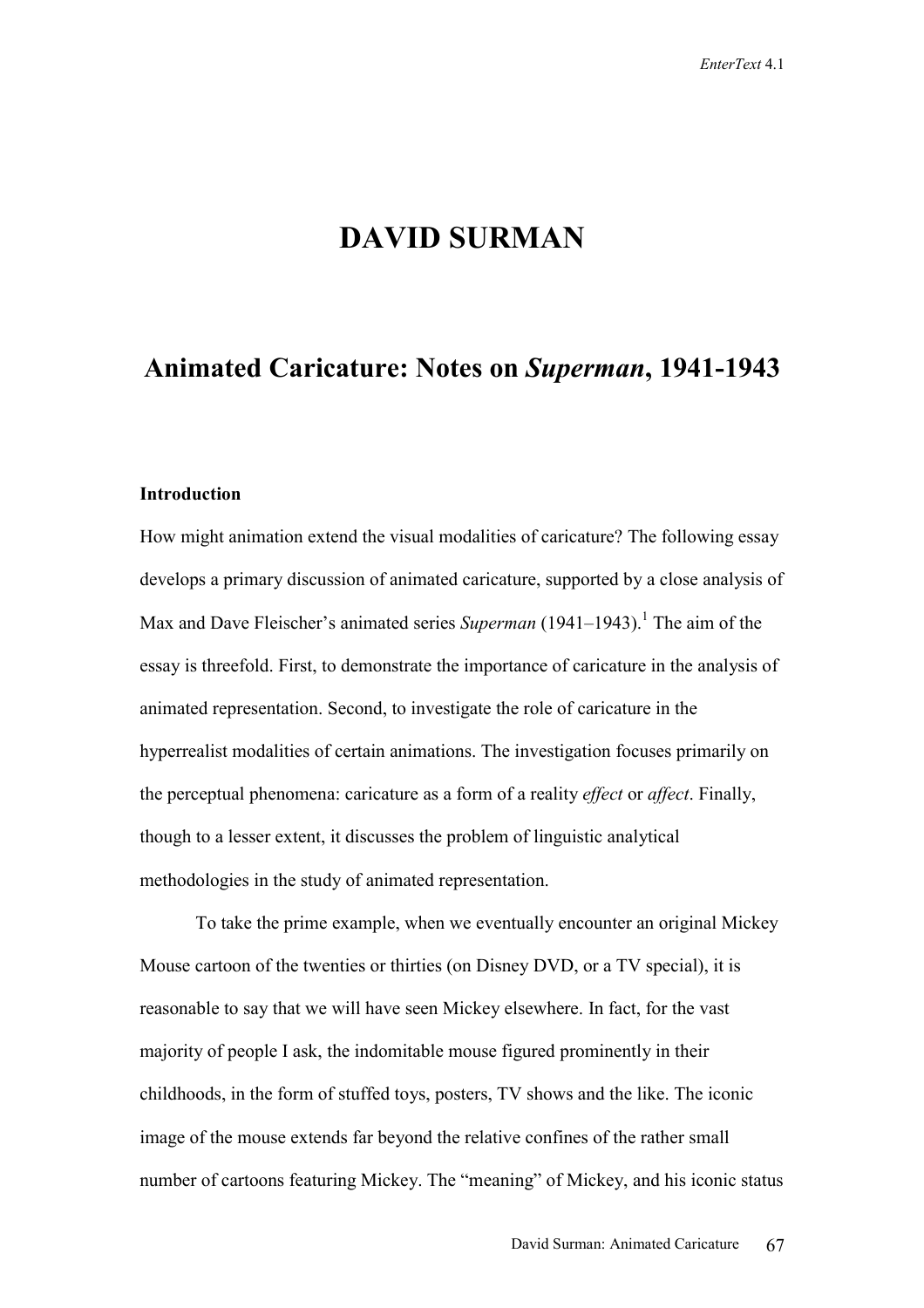in contemporary culture, relates primarily to his merchandising, rather than his classic cartoon appearances. When we do have an opportunity to see Mickey in his animated element—shooting possessed playing cards with a fountain pen, or evading an intelligent tornado—the narrative only marginally extends the pro-filmic cultural meanings of his intense character-image. It is certainly less important to the representational judgments we make that Mickey, somewhat arbitrarily, plays a fireman in one episode or a composer in the next. What is important across the range of representational instances is the ceaseless reiteration of Mickey's iconicity. Arguably, this visual rhetoric was a significant factor behind the success of the Disney animation studios in their early years.



Figure 1. *The Haunted House* (1929) © The Disney Company, Inc. All Rights Reserved

The iconic image (of those three conjoined black circles) dominates the particulars of any narrative circumstance. Mickey is a metonym for an entertainment conglomerate, the Disney Company. Apart from anything else, his image has for the past sixty years expressed the persistence of one particular entertainment empire. Narrative or not, the simple geometry of his design rhetorically promotes the twentieth-century hegemony of Disney animation.<sup>2</sup> The global presence of Mickey's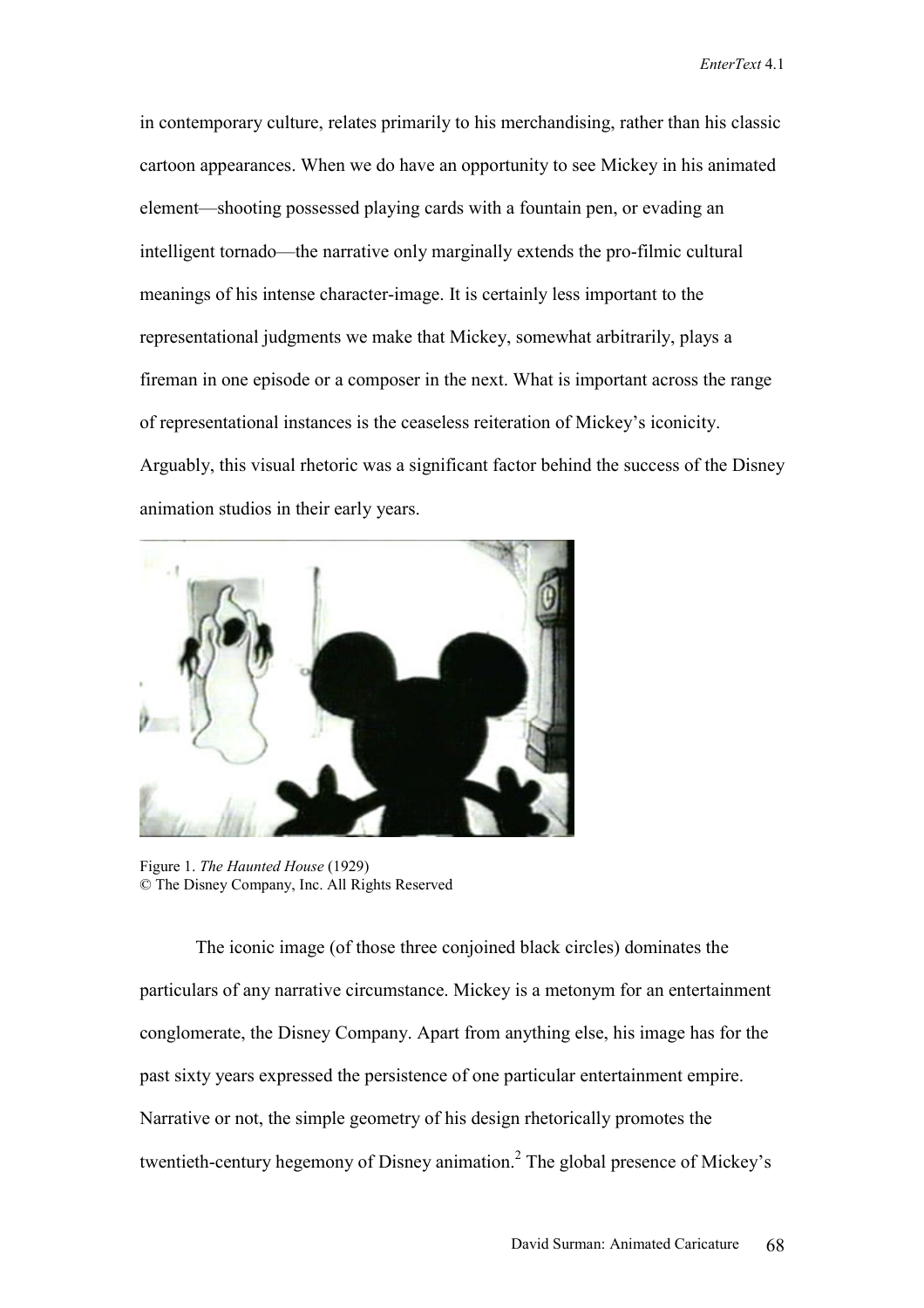image expresses a core problem in the consideration of animated representation; the non-linguistic, non-narrative dimension in which an animated character expresses both its identity and formative contexts. If on certain levels animation is interpreted beyond linguistic and culturally specific barriers (for instance Japanese *anime* in a UK audience context), how do we discuss the representational modalities of animation, aware of the limited applicability of such traditional methodologies as Saussurean linguistics?

Such a problem has been raised in Film Studies, most notably by Stephen Prince, who writes that "film theory since the 1970s has been deeply indebted to structuralist and Saussurean-derived linguistic models…. To speak, for example, about 'reading' a film... is to index and enhance this lineage."<sup>3</sup> In accordance with Prince's call for the pictorial analysis of the cinematic signifier, I shall similarly account for the iconicity of animated caricature as it is perceived rather than "read." In this sense, my analysis of animated caricature promotes a cognitive/perceptual approach, and though semiotics does provide useful insights into animation culture, I would like to develop an analysis that is not centrally dependent upon linguistic principles.

Observing the broad critical ambivalence towards animation in both the popular press and film-academic circles, Paul Wells has noted that discussions of animated representation are needed if the role animation has in our broader cultural context is to be a reappraised:

The idea that animation is an innocent medium, ostensibly for children, and largely dismissed in film histories, has done much to inhibit proper discussion of issues concerning representation…. Though some attention was paid to the ostensible content of certain films, the complex ways in which animation problematises the representation of gender and race have yet to be discussed.<sup>4</sup>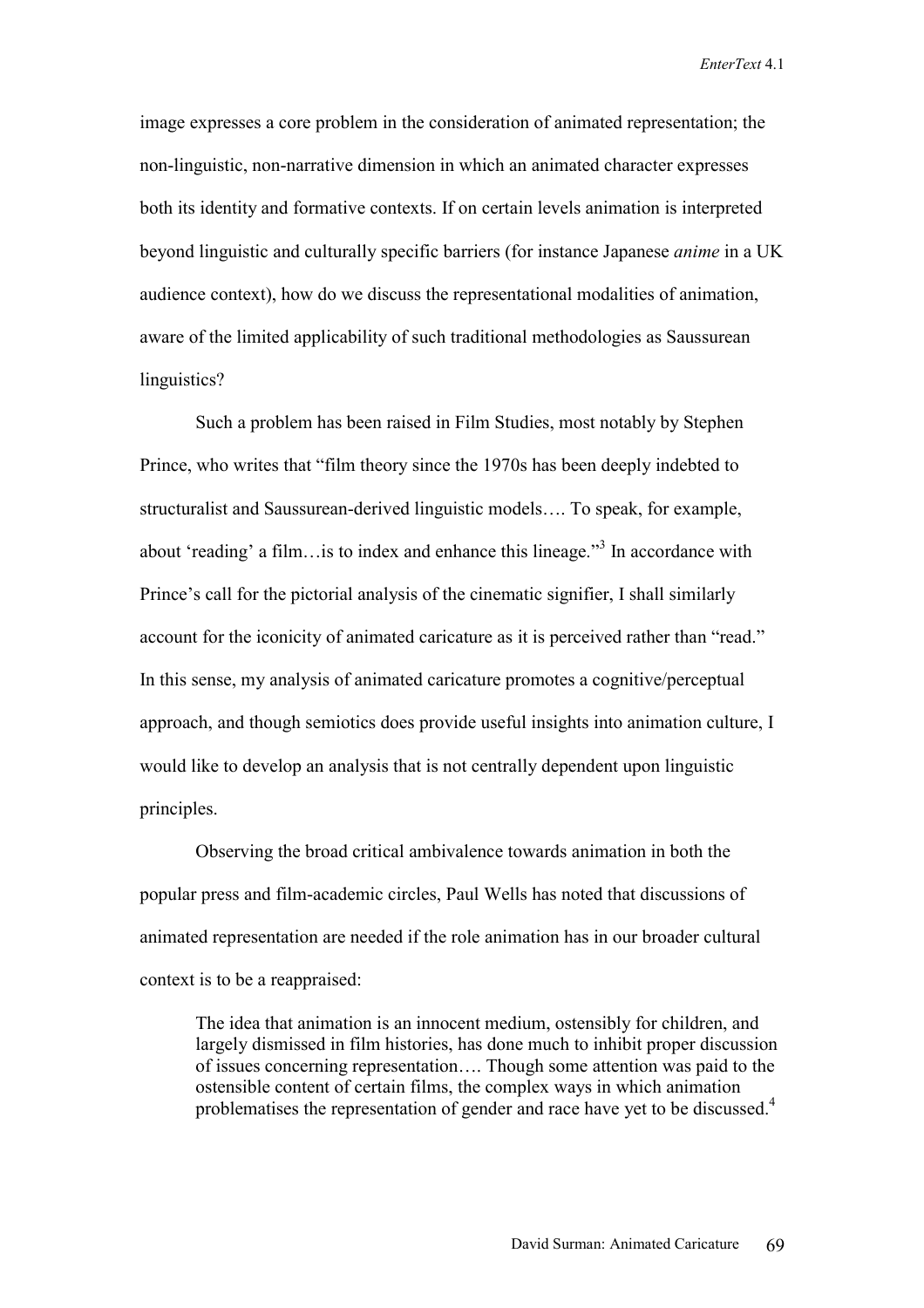The ways in which animated representations communicate have evolved as a consequence of the medium's contiguity with other art forms, most notably comic illustration and live-action film. Historically, popular animation and live-action have always been dialectically entangled, each rehearsing the other's codes and conventions whilst retaining an apparent exclusivity from one another. For instance, certain contemporary feature animations emulate the traits of traditional live-action cinematography, such as lens-flare (*Toy Story*, 1995) and camera-shake (*Final Fantasy: the Spirits Within*, 2001). Similarly, live-action now readily employs "invisible" animation to produce a more "complete" *mise en scène*, adding falling leaves to the college campus in *A Beautiful Mind* (2001), or physically correcting Nicole Kidman's nose to resemble that of Virginia Woolf in *The Hours* (2002).

Character-based narrative fiction has dominated the range of moving-image practices broadly termed animation. This hegemony determined the popular imagination, most notably, through Walt Disney's pioneer marketing of the Mickey Mouse character franchise from the late twenties onwards, primarily in the form of merchandise.<sup>5</sup> The exploits of an animated character became recognised as a point of continuity for audiences, ensuring attendance, the persistence of the "cartoon" formula, and a steady stream of capital. As I shall argue, central to the modalities of character animation is the older practice of caricature. If we are fully to understand the experience of viewing character animation and its complex modes of representation, then we must first understand the pictorial properties of caricature. Animation Studies may benefit in the long term should we incorporate the art-theory discourse surrounding caricature into our critical apparatus.<sup>6</sup>

## **On Caricature**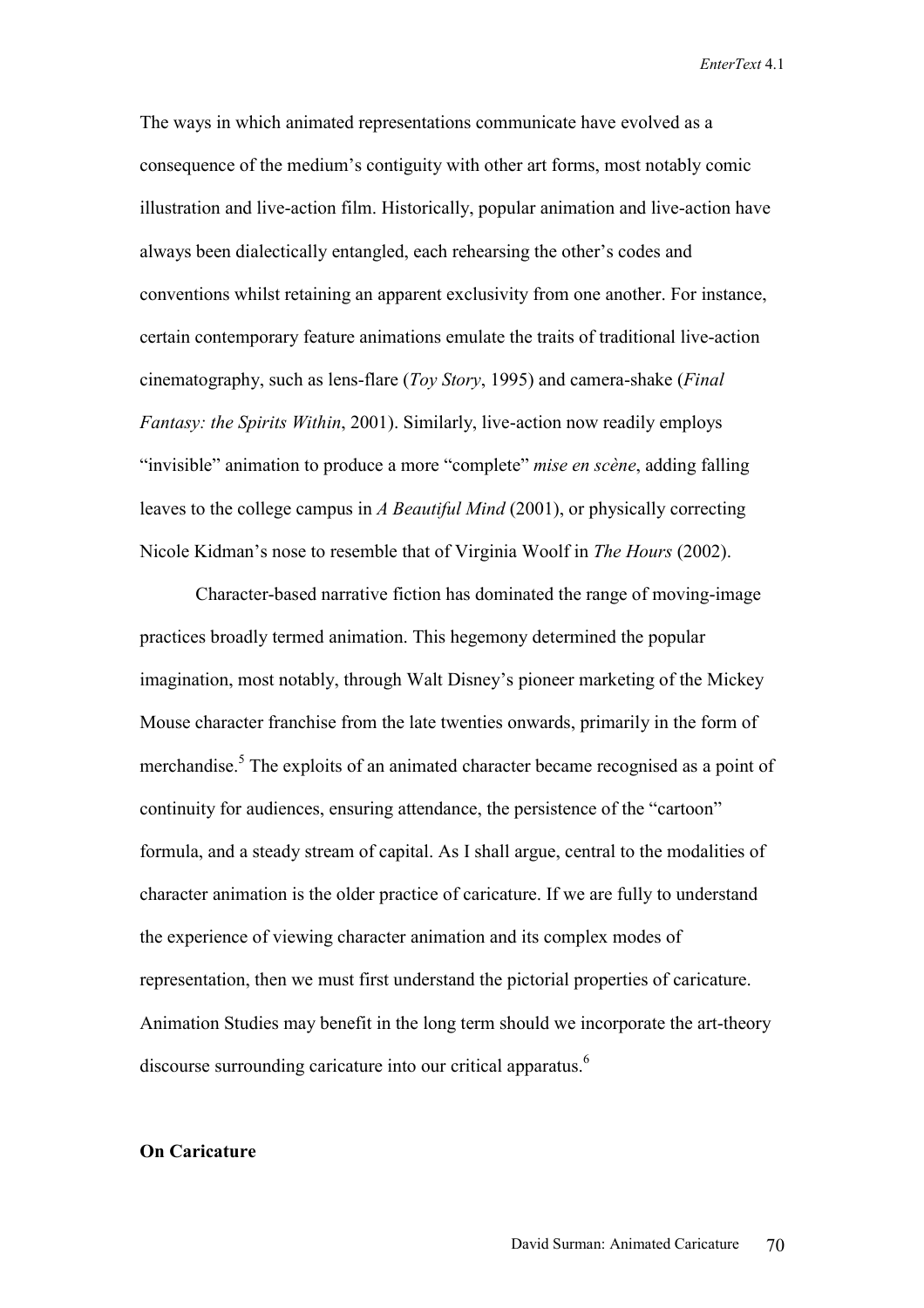The caricaturist is an idealist of sorts: in the sense that s/he amplifies the dominant characteristics needed for legible recognition, whilst de-emphasising the more generic traits of the subject in question. Further, this idealist expressive mode amplifies, and therefore stereotypes, various shared societal subjectivities: those of race, species, nationality and gender.

In order to develop our current understanding of character animation, we must clearly define what a caricature is. A caricature is a form of representation, and can also be a stereotype, though not always. It is not an image produced by automatic means like photography, and is instead dependent on the creative interpretation of a producer. A caricature is an idealised expression of an individual or object represented: a depiction in which the distinguishing characteristics are exaggerated. In addition, its exaggeration is enhanced by degrees of de-emphasis. In his essay "The Experiment of Caricature," the art theorist and historian Ernst Gombrich writes that all the "great masters" follow a trajectory beginning with "heavy technique" followed by "subsequent simplification:" "Take Rembrandt's development: he had learnt to build up the image of sparkling gold braid in all its detail before he could find out how much could be omitted for the beholder ready to meet him halfway."<sup>7</sup> The caricature crystallises the practice of intensification through simplification, and this principle is most clearly registered and expressed in human representation.

The "portrait caricature" is dependent on some degree of visual analogy to a referent *real*, whereas the purely iconic caricature (or cartoon) need not maintain such a connection. Therefore, caricature oscillates between the opposing poles of indexical realism and iconic cartoon, on what Maureen Furniss has called a "mimesis/abstraction continuum."

In constructing this continuum, it is probably best to use more neutral terms than 'animation or 'live-action' to constitute the ends of the spectrum.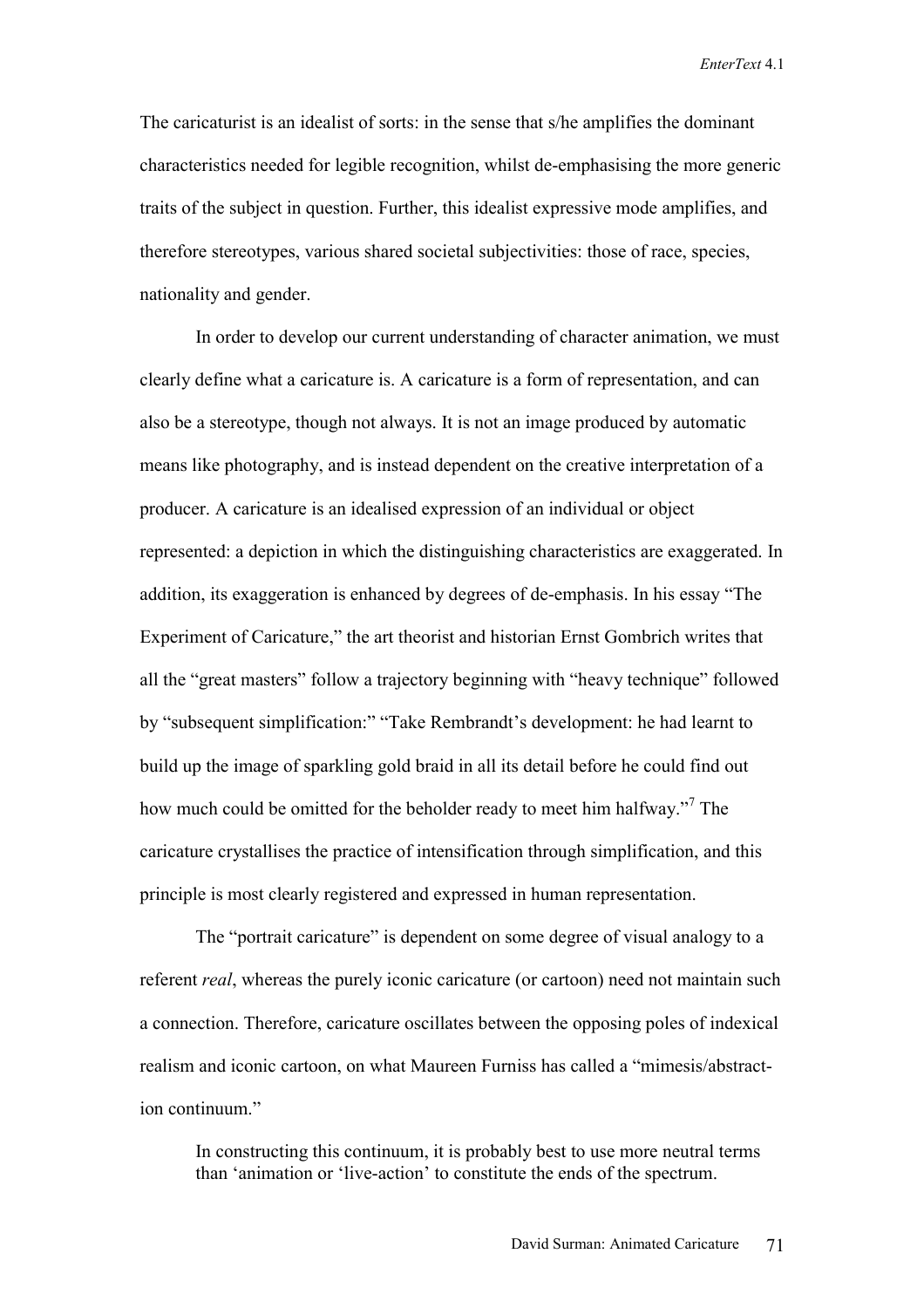Although the terms 'mimesis' and 'abstraction' are not ideal, they are useful in suggesting opposing tendencies under which animation and live-action imagery can be juxtaposed. The term 'mimesis' represents a desire to reproduce natural reality (more like live-action work) while the term 'abstraction' describes the use of pure form—a suggestion of a concept rather than an attempt to explicate it in real life terms (more like animation)…. While it may seem strange to describe *Snow White* as an example of an 'abstract' work, its characters and landscapes can be described as caricatures, or abstractions of reality, to some extent.<sup>8</sup>

The correspondent motifs or "cues" of a particular caricature—the rabbit ears and tail of Bugs Bunny for example—"anchor" the character, and are integral to the cognition and plausibility of the design. Recalling the theories of comic-strip inventor Rodolphe Töpffer, Gombrich refers to these character aspects as the "permanent traits."<sup>9</sup> These constant elements of Bugs' design define his character, though not his expression. The "impermanent traits" signalled by the animated performance of expression align with those permanent aspects to constitute the character as a whole.

Töpffer's principle of permanent and impermanent traits is useful for

discussing caricature as a representational mode:

We must learn to distinguish between what Töpffer calls the 'permanent traits' indicating character and the 'impermanent ones' indicating emotion. As to the permanent ones, Töpffer makes fun of the phrenologists of his time who sought the root of character in certain isolated signs. All of a dozen profiles, he maintains, have the same forehead, that of the Apollo Belvedere. But look at the difference in the *Gestalt*! 10

Bugs is a representational conception of a rabbit, a visual configuration that in its totality (*Gestalt*) is nothing like a rabbit, but which employs perceptual cues to secure a legitimating correspondence to the referent animal. Further, through his wisecracking vernacular and playful carrot-cum-cigar, Bugs is also a parody of Groucho Marx. This is where animated caricature transcends still caricature; the performative, *animate* dimension allows for a greater complexity of exaggeration and expression, and amplifies the symbolic potential of the emphasised cue (carrot-ascigar). Gombrich notes: "expression in life and physiognomic impression rest on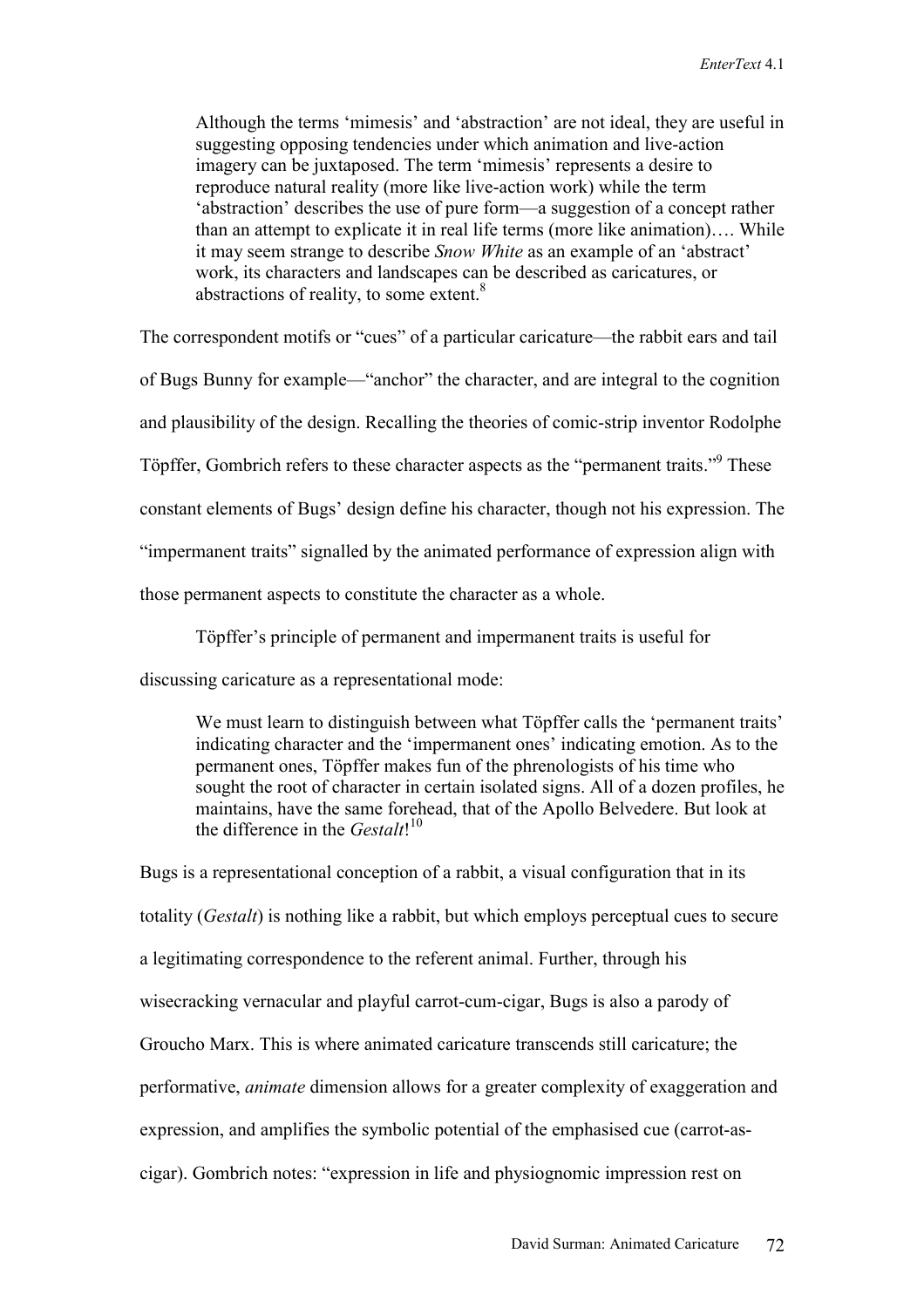movement no less than on static symptoms, and [still-image] art has to compensate for the loss of the time dimension by concentrating all required information into one arrested image. $11$ <sup>1</sup> A carrot is not a cigar, and yet Bugs' performance—in which he fingers and taps the vegetable—suggests precisely that. The non-linguistic, performative process through which animation creates a meaningful mode of expression suggests that we must develop a methodology that moves away from the traditionally applied semiotic models hindering the development of critical frameworks for understanding animation.

## **Animation and Realism**

There are a number of other practical concerns that shape the production of an animated character, aside from those of caricature. As I shall explain later, character animation shares a common trait with the (live-action) action-adventure genre in its core concern with the excess of the body. To clarify, when producing (twodimensional) animation, the illusion of movement is achieved through the creation of drawings with small interstitial changes from one image to the next:

When the film-maker uses the term 'animated film' he uses it in the narrow sense of the work of a graphic artist recreating on paper or celluloid separate phases of movement which give the illusion of continuous action when they are projected in sequence on to a screen.<sup>12</sup>

A character, as a constant and legible creation, is only achieved if the sequence of images is of regulated continuity, recalling Töpffer's "permanent traits." In order to maintain this consistency, the animator refers to "model sheets" which show the character from all angles, ensuring a consistent and non-contradictory image. In an effort to produce as realistic an image as possible, an "illusion of life," the Disney animation studio initiated a number of production strategies to ensure the hyperrealist regulation of the movement sequence from one image to the next. These included the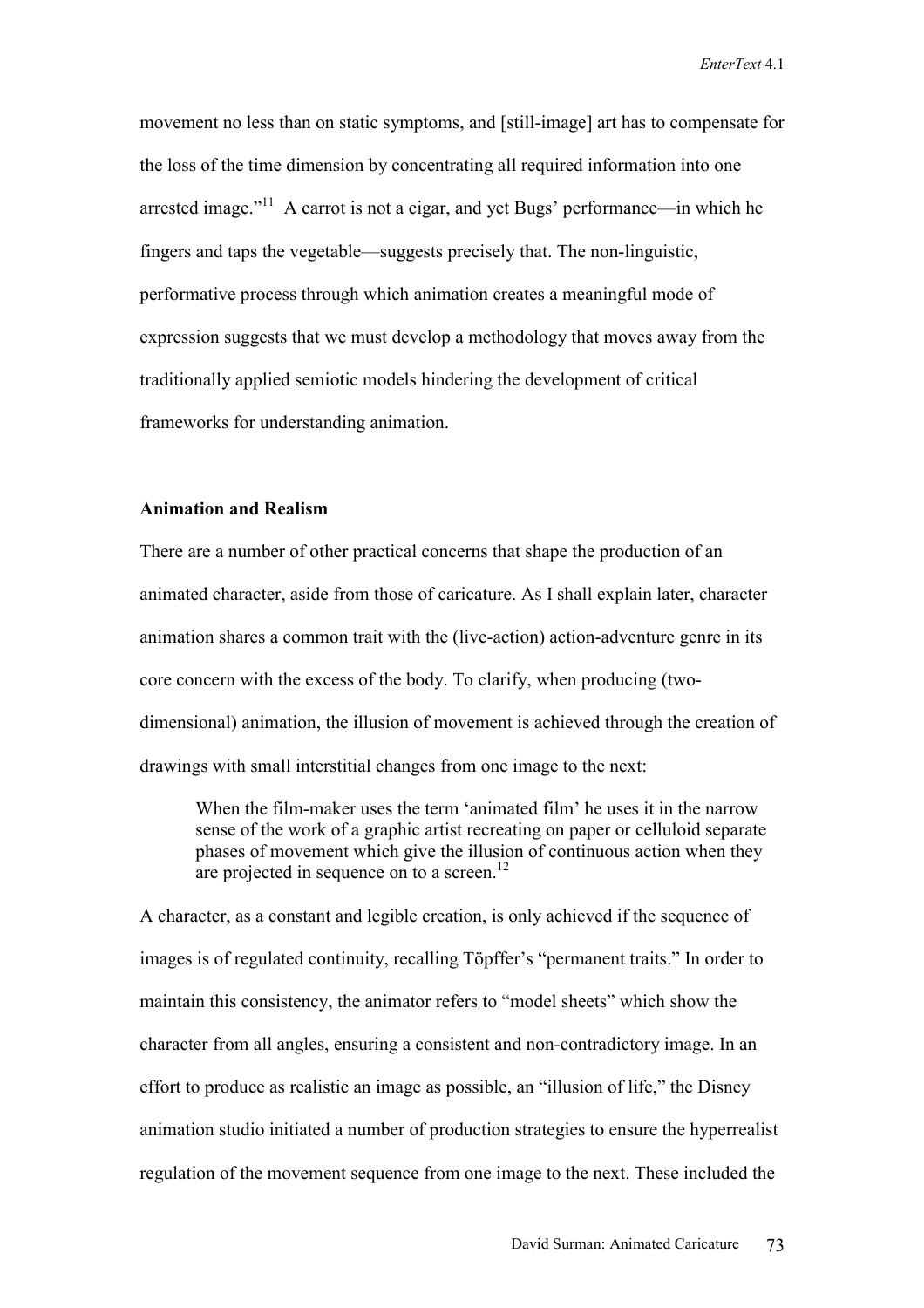aforementioned model sheets showing the character from all angles, anatomy classes and life drawing, film reference material, desk-mirrors for studying facial expression, and the development of work methodologies that promoted a process of iterative, continual "line-testing" as a core production practice. The Fleischers' *Superman* takes this realist production strategy to an extreme. Without these inhibitions, at the very least, the animated line appears to "boil" irregularly, which in some cases is desirable (for instance Bob Godfrey's *Roobarb and Custard,* 1974).

Therefore, aesthetic realism in animation can be thought of as the suppression of excess itself, since an unregulated animation is pure excess, an abstraction without consistent character (comparable to live-action characterisation). For character to be conveyed through animation, the "permanent trait" of the body must not deteriorate into the "impermanent trait" of pure expression. The reason I suggest that character consistency is a suppression of irregularity (subtractive, like a sculptor carving into the "infinite potential" of a marble block), rather than a "bottom-up" construction, is to recognise the sheer effort it takes to produce a consistent line, as compared to the relative ease of producing a sequence of unregulated abstract forms and shapes. It is important to reiterate that the virtuosity of hyperrealist animation (which actively suppresses its excess) has—in the same way as classical Hollywood cinema—effaced a history of the labour-intensity required to create such images. Indeed, the relationship between the intensity of labour and the quality of the animated representation produced (hyperrealist or otherwise) is an important future discussion. Similarly, regarding the practice of painting, Gombrich notes:

I believe that the student of these inventions will generally find a double rhythm which is familiar from the history of technical progress but which has never yet been described in detail in the history of art—I mean the rhythm of lumbering advance and subsequent simplification.<sup>13</sup>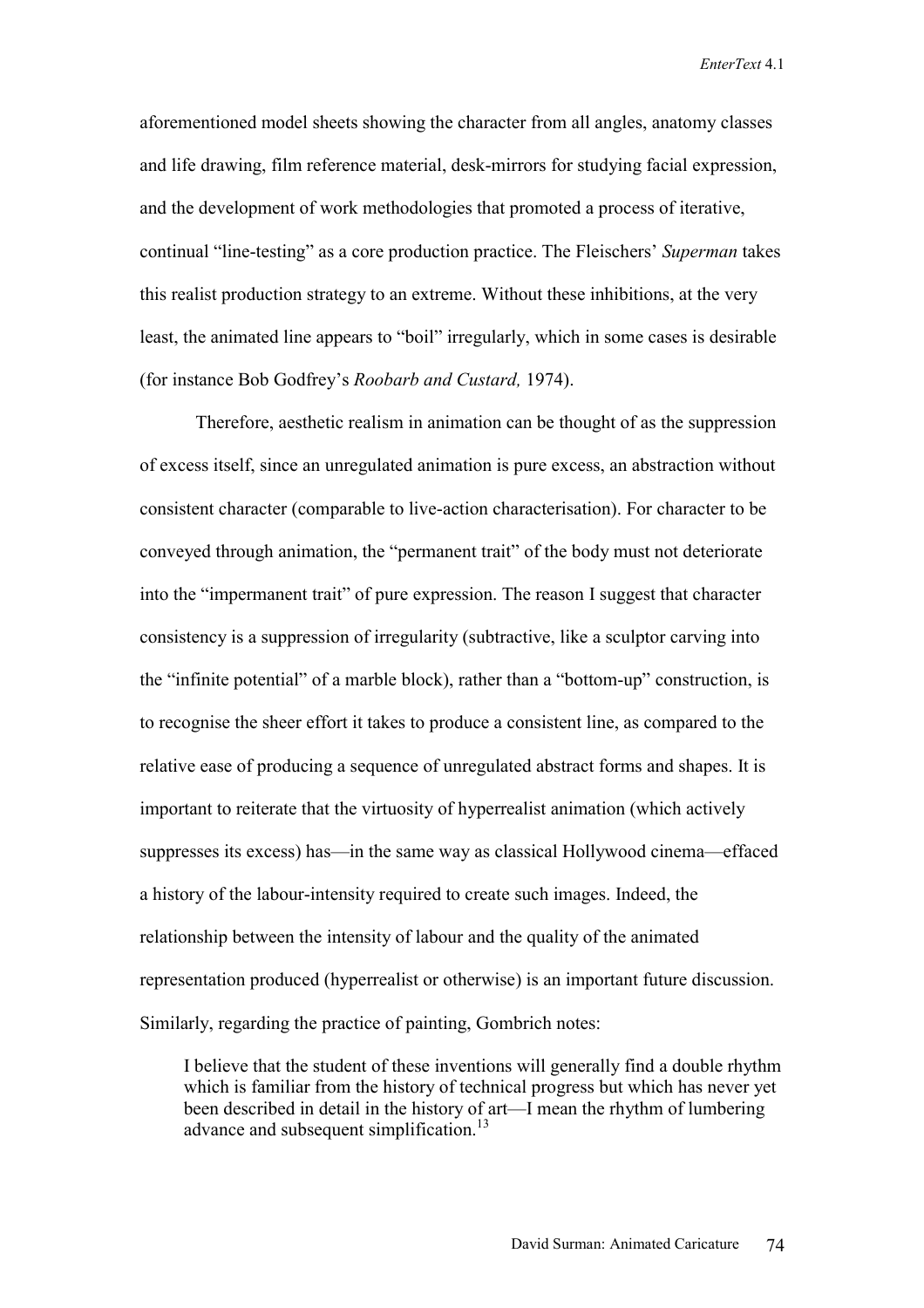In the broader contemporary context, clearly there are a number of paradoxes emerging as animated representation moves toward greater and greater realism. An anti-realist "boiling" animated character self-reflexively refers to the mode of production, rupturing the reality effect generated by the diegesis, as Terrence Lindvall and Matthew Melton note: "by commenting on filmmaking and the film industry and by unveiling the raw materials and methods of the filmmaking process, cartoons reveal their own textuality."<sup>14</sup> True of all animation, the artifice of the image refers to the mode of production, and yet hyperrealist animation employs a range of audiovisual practices that cohere into a plausible reality effect. In these animated worlds, the administration of rules governing objectivity (both environmental and figurative) is integral to a consistently plausible diegesis, and a legitimate reality effect. I use the term "plausible" in accordance with Christian Metz's definition: "the Plausible…is an arbitrary and cultural restriction of real possibles; it is in fact, censorship: among all the possibilities of figurative fiction, only those authorised by the previous discourse will be *chosen*."15 This is particularly illuminating because it reiterates how plausibility is the product of the restriction by an intelligible style (the inhibiting of "boil" through hyperrealist production practice). Secondly, the suggestion that plausibility must be recognised as continuous with permissive prior discourse (of previous related plausible arrangements) supports the notion that the relative unpopularity of *Superman* was due to the fact that it was not perceived to be "continuous" with other animation forms of the time.

Plausible worldviews presented by animation are not simply a formalist cohesion of aesthetic details. I suggest that they are a union between aesthetics, physical principles (incorporating their stylised restriction) and most importantly conducive audience reading practices. A full discussion of those various practices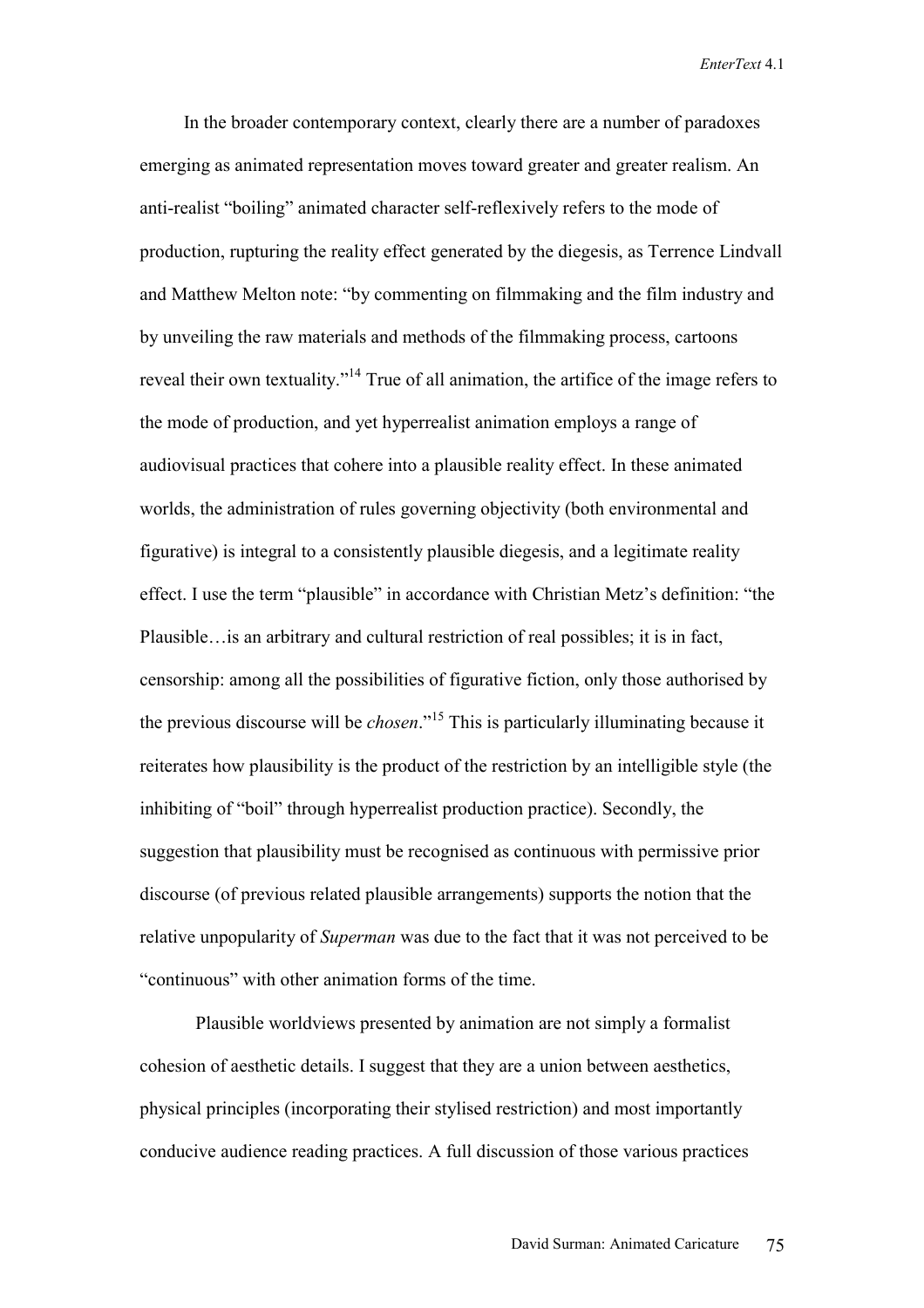would warrant a larger debate. The focus here is primarily on the representational capacities (realist or otherwise) of caricature.

Regarding the Fleischers' *Superman*, such "boiling" bodily excess is not evident in the eponymous hero. Preserving the design integrity, the "permanent traits" of the hero over time were central to the hyperrealist character construction, as previously mentioned. Inversely, we see that the excessive facial contortions and serpentine movements of the villains of the series are central to their "evil" characterisation, and their design is not regulated by the strict rules of the "good" Superman character.

Degrees of caricature—varied points on Furniss's continuum between hyperrealist mimesis and cartoonal abstraction—are employed throughout the series to convey the masculinity, femininity, heroism, or ethnicity, evil and even patriotism of the character in question. Stereotypical uses of caricature in these animations communicate a variety of subjectivities. In sum, an extreme cartoonal image is equated with the often villainous "other" in this particular Fleischer series, and seems to be common to the modalities of a variety of animated propaganda.

If we compare the generously spaced, "open" features of the facial design of Clark Kent/Superman with the screwed and knotted facial features of the villains, it is reasonable to suggest that caricature is used to differentiate between "good" realism and "bad" cartoonal aesthetics in this series. In the forties, a more visually complex and contradictory character-design indicated criminality, and the excessive cartoonaesthetic which opposed the hyperrealist modality was the most immediate means of representing racial or national otherness in animation.<sup>16</sup> Wells observes that

[u]nsurprisingly, the more extreme the caricature, and the more the character was encoded as unpopular and evil, the more it was identified with the people the viewers did not like, and served as a useful vehicle by which to play out the aggression and bitterness unarticulated in verbal terms.<sup>17</sup>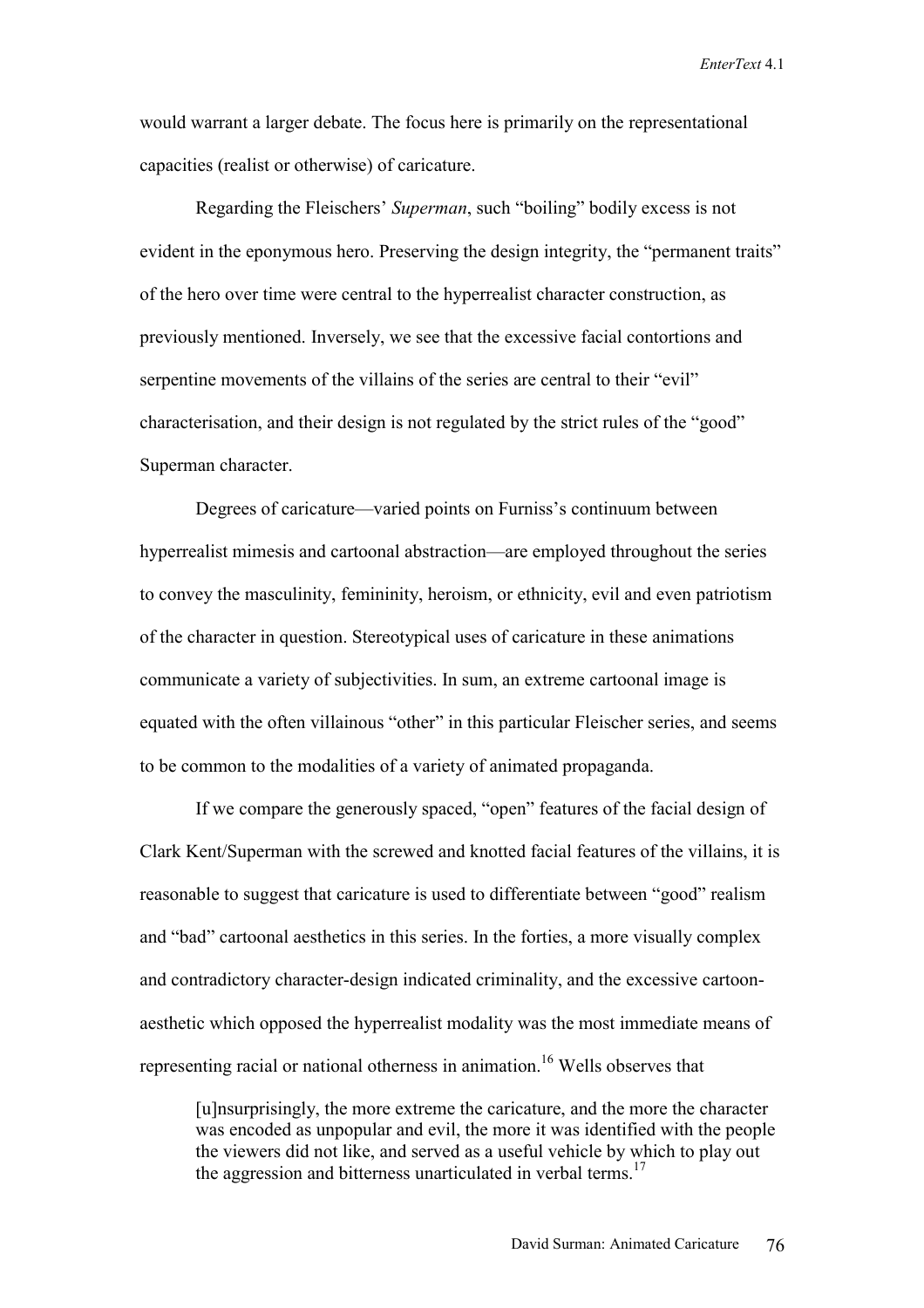#### **Animated Representation and Context**

Historically, the aesthetic development of animation—in particular contemporary CGI—takes its lead from live-action film. However, to recall Metz's notion of plausibility and permissive prior discourses, this has proven problematic when the hyperrealist CGI image is not perceived as continuous with the audience's shared presumptions about animation, the most notable example being *Final Fantasy: The Spirits Within* (2001), which flopped at the box office. Giannalberto Bendazzi suggests that the dialectical relationship between animation and live-action is expressed in their respective film content:

Hollywood cinema influenced cartoons in still another way, by becoming itself a source of inspiration—in satire. Several animated shorts were parodies of famous films, others hosted the caricatures of famous stars, and others comically hinted at current events in the world of the cinema. In some cases animation even referred to its own internal situations: one of Frank Tashlin's characters, for instance, ate spinach saying that if it was good enough for Popeye, then it should work for him too.<sup>18</sup>

Although *Superman* is clearly related to the live-action adventures of the forties, it also takes inspiration from the comic series of the same name that emerged a few years earlier in 1937. In the forties it was rare for a comic character to make the transition into animation. The aesthetic of the thirties and forties comic strip did not translate easily into animation, since the figures in the comic book were only mildly caricatured, and therefore difficult to animate due to their square angular form, particularly when rotating the overall shape.<sup>19</sup> Nonetheless, the successful transition from comic to animation was not hinged on the limits of the medium, but more importantly its mass reception, in the light of wartime consumer expectations.

The generic traits of American animations that were produced during this period—humour, metamorphosis, maniacal chases, fantasy, and surrealism—were not applicable to the Fleischers' *Superman* adaptation, which sought to maintain the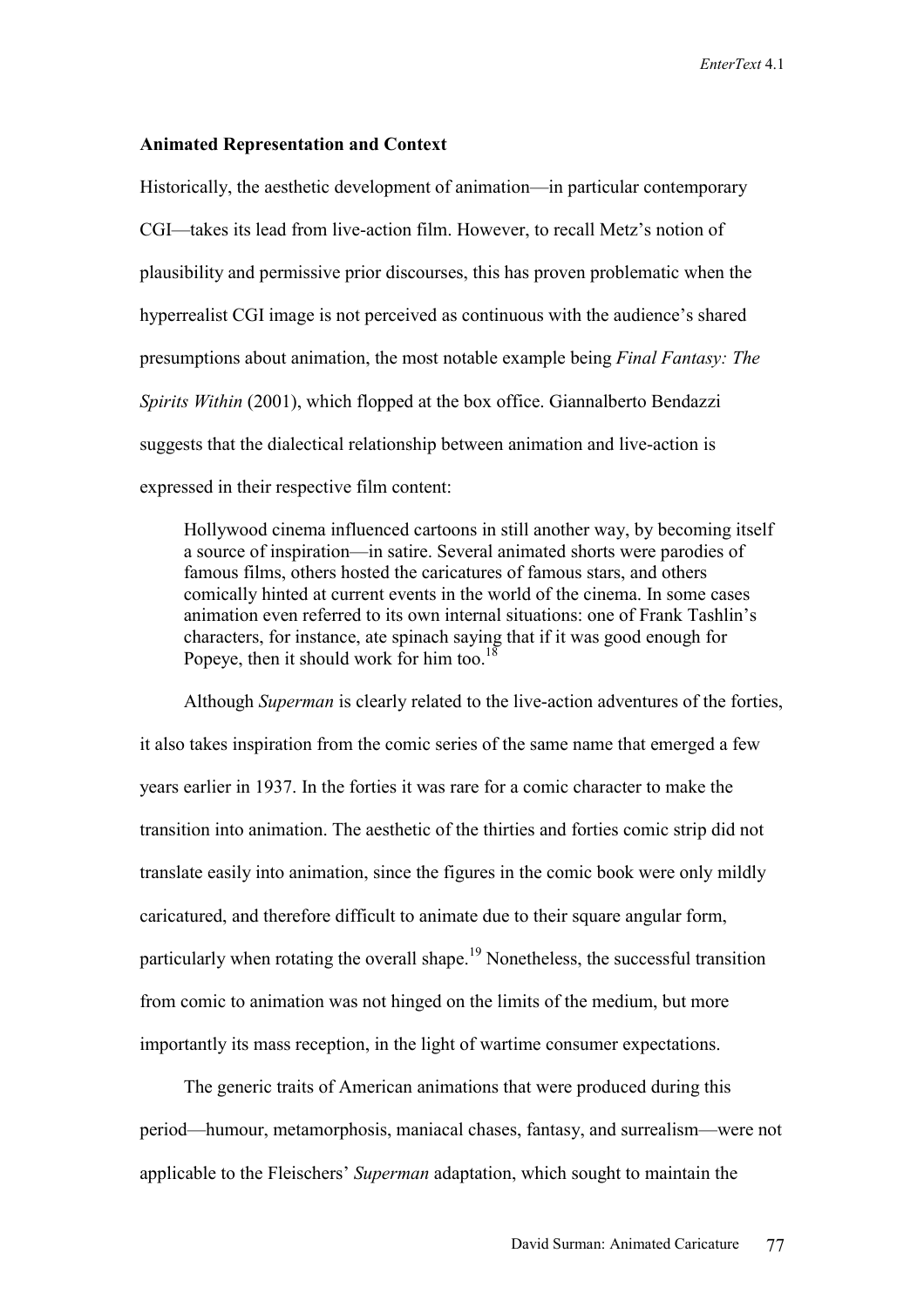fidelity of the original strip. As Wells notes, in *Superman*, "Even though the comic strip was concerned with a fantasy character, the stories were set in a real world populated by human beings, and little emphasis was put on humour."<sup>20</sup> Any excess the uncanny "plasmaticness" of animation that Sergei Eisenstein<sup>21</sup> praised—was reserved for the sinister villains, most notably the mad scientist of the pilot episode.

The uniquely "realist" aesthetic of *Superman,* in the context of a primarily cartoonal animation culture, makes it fascinating from a representational perspective. However, some writers have not appreciated its rogue relationship to the popular forms of the period. Bendazzi notes:

The evolution of the American comic strips into adventure themes, with noncaricatured characters such as Alex Raymond's *Flash Gordon*, did not influence animators, with the exception of an *insignificant* rendition of *Superman* by the Fleischer brothers<sup>22</sup>

I hope to suggest that *Superman* is clearly significant in both historical and representational contexts as representative of a relationship between caricature, realism and audience that is currently being rehearsed in the development of hyperrealist CGI animation. Of course, there was nothing particular to animation production that dictated that the comic book style was not viable, though as I have previously mentioned, the animators did find the forms notably harder to rotate and keep consistent since the realist imperative of the comic art made consistency a priority. Also, the audience appear not to have appreciated the hyperrealist *Superman* aesthetic, having formulated certain presumptions about the ontology of animation from the hegemony of anarchic cartoons. The hybrid nature of *Superman*, conceptually and aesthetically, did not complement the frame of reference held by its potential audience. There is a parallel in Gombrich's reflections on hyperrealism in painting: "The laborious constructions of Uccello and Piero Della Francesca soon ceased to be necessary for suggestion of space and solidity when the public was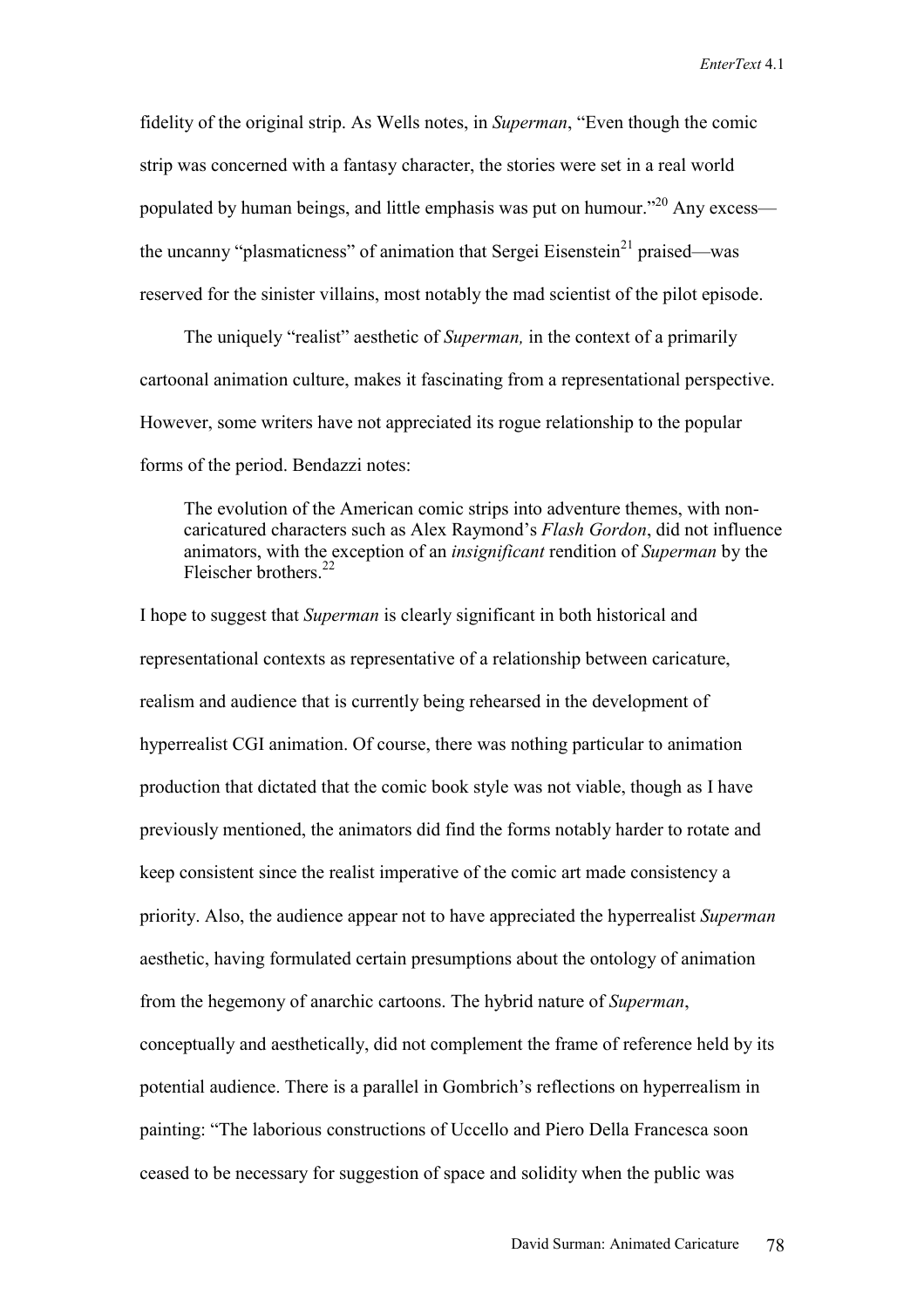prepared to 'take them as read.'"<sup>23</sup> Likewise the laborious construction of hyperrealist animation extends far beyond the production trends of the predominant practices (for instance juxtaposing Disney studio practices with the limited-animation modalities of United Productions of America [U.P.A.]).

One of the reasons why Bendazzi might note the "insignificance" of *Superman* (in the context of the mainstream forties' cartoons) is precisely through its rogue relationship to the conventional representation of the body, which (should one temporarily adhere to an essentialist conception of animation) diametrically opposes the excessive and metamorphic tendency at the heart of figurative animation. Wells has emphasised that much of the orthodox studio work of the 1940s and after (excluding Disney) creates a body that is the staple of animation: "malleable," "fragmentary," "impossible," and more generally "uncanny."<sup>24</sup> He writes:

Orthodox animation and developmental animation, in largely engaging with the figurative, are perpetually concerned with construction and symbolic expression of the body yet, ironically, it is in the design or narrational use of the body that most orthodox or developmental animation moves towards the condition of the experimental. The figurative aspects of the body substantially collapse into the abstract. Bodies merely become *forms* subject to manipulation, exaggeration and reconfiguration.<sup>25</sup>

*Superman* employs a hyperrealist expressive style, which was, more or less, an animated adaptation of the comic art of the period. In this particular mode the strict correspondence to comic-art realism meant that the traditional "squash-and-stretch" animation style (of bendy malleable characters) could not be employed. As such the technique of *rotoscoping* (invented by the Fleischer brothers), where a live-action performance is traced to achieve a realistic movement, was used. Disney used this technique to a far more conspicuous level in its early features, most notably *Snow White and the Seven Dwarfs* (1937). The clear ontological difference between animation per se and *rotoscoping* in Disney's animated film was due to the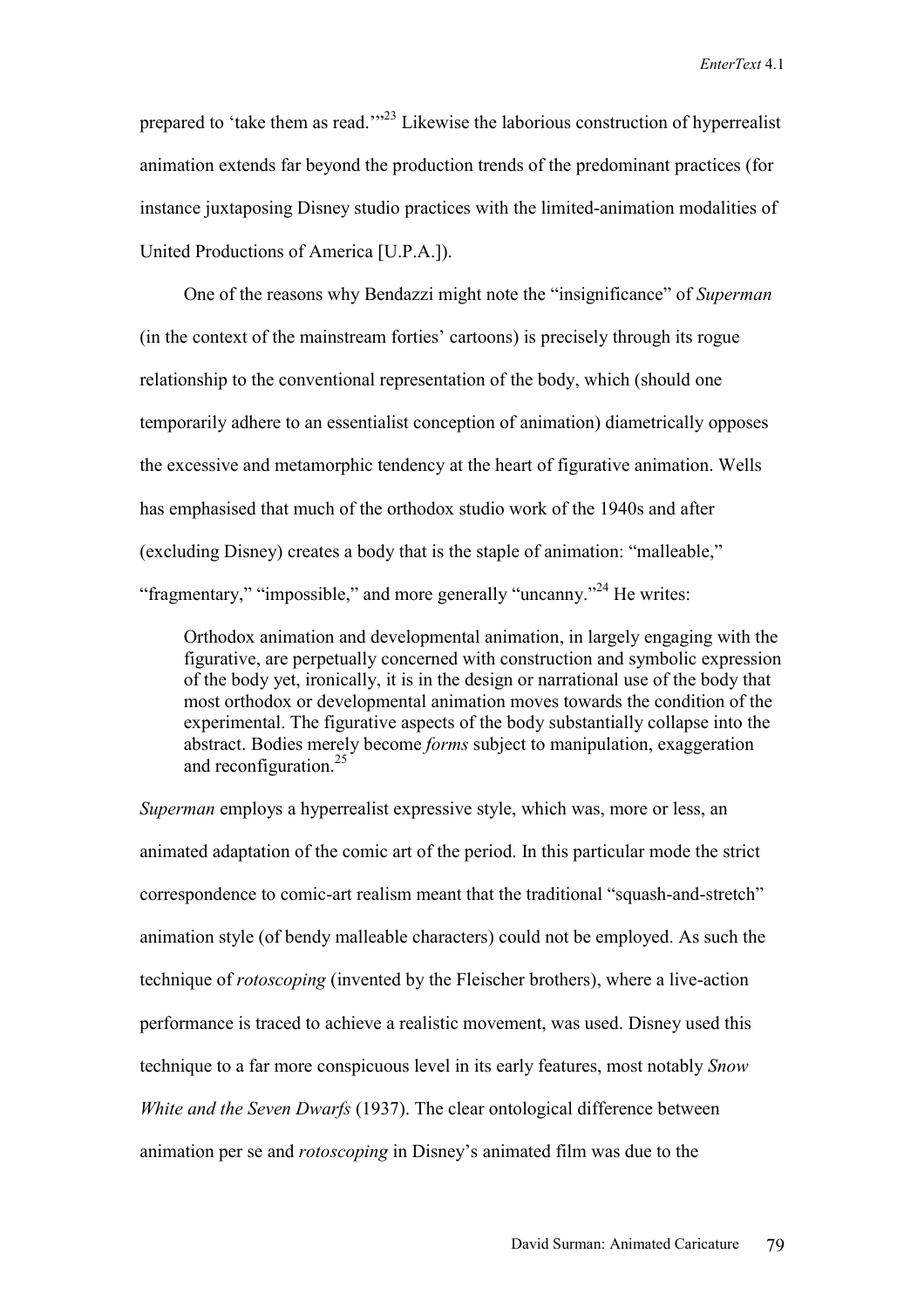juxtaposition of cartoonal characters (Dwarfs) and "real body" caricature (Snow White).<sup>26</sup>



Figure 2. An example of the Fleischers' new realist aesthetic style. Still from *Superman.* 1941. © Paramount Inc. All rights reserved.

The ambiguous technique of rotoscoping has been largely unpopular with practitioners and audiences. Gombrich notes that one of the virtues of caricature is that the non-complexity of the image construction minimises the potential for the image to be contradictory: "One effect could do the work of many, provided again that there was no blatant contradiction in the work which hindered the illusion from taking shape."<sup>27</sup> Responses to rotoscoping, ranging from broad indifference to clear negativity, articulate the feeling that the viewer detects the dual modalities of animation and live-action in a contradictory rather than complementary way, undoing the realist initiative that motivates the intended use of the technique. It is clear that for caricature to work, there must necessarily be no contradiction between the permanent and impermanent traits (character and expression), and the generation of movement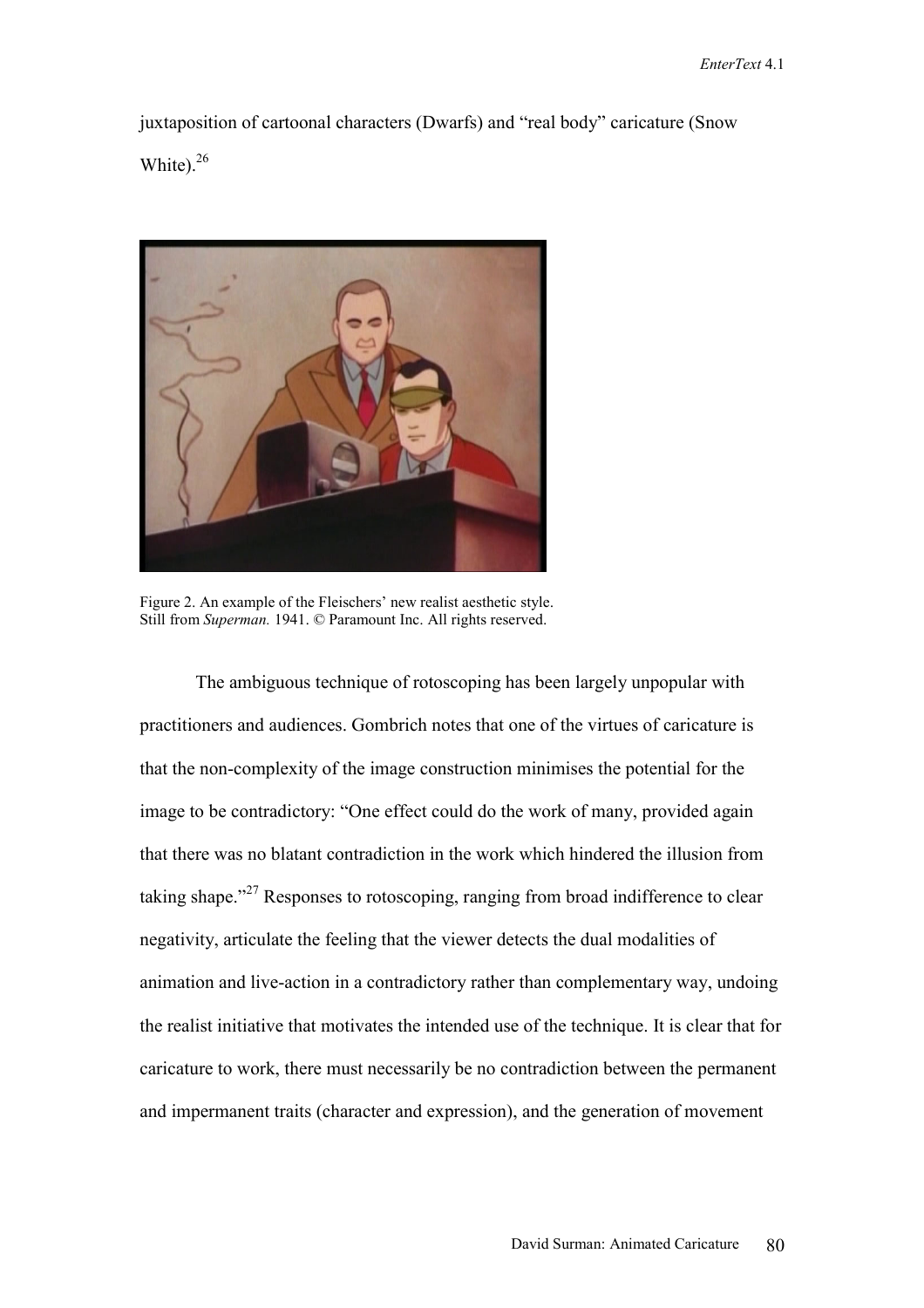must complement the stylistic principles governing the *gestalt* or overall effect of the design.

In the Fleischers' *Superman*, dramatic tension hinged on the plausible representation of bodily threat, and the style emphasised "real human beings" through the "formal" construction of mortal bodies. Situations where we see Lois being lowered into lava (*The Underground World,* 1943), directed blindfolded to a firing squad (*The Eleventh Hour,* 1942) or burnt at the stake (*Jungle Drums,* 1943), hinged on the underlying drama of mortality conveyed by the realist aesthetic. The life-like physiognomy of the characterisation [fig.2, above] was paired with the drama of a modernist cityscape and the use of German expressionist cinematic devices, such as dynamic perspectives, stark foregrounding and an extensive use of shadow.

In Katsuhiro Otomo's landmark *anime* feature *Akira* (1987) caricature is used in such a way that it dialectically heightens the bodily hyperrealism that thematically underpins the storyline. At the beginning of the movie, the child Takashi is introduced fleeing from a pair of attack dogs. Before Takashi enters the frame, straining to keep up with his adult liberator, we see a regular couple standing in front of a multi-screen TV display. On the screen, two "animated" dogs yap for their dinner in an advertisement for dog food [fig.3], the lump of meat aligned with the bodies of the people walking by. As the cartoon dogs leap to eat the dog food, in the foreground two Alsatian attack dogs run past pursuing the flagging Takashi [fig.4]. The sequence then cuts to the image of the hyperreal "actual" attack dog running directly at the "camera," teeth bared [fig.5].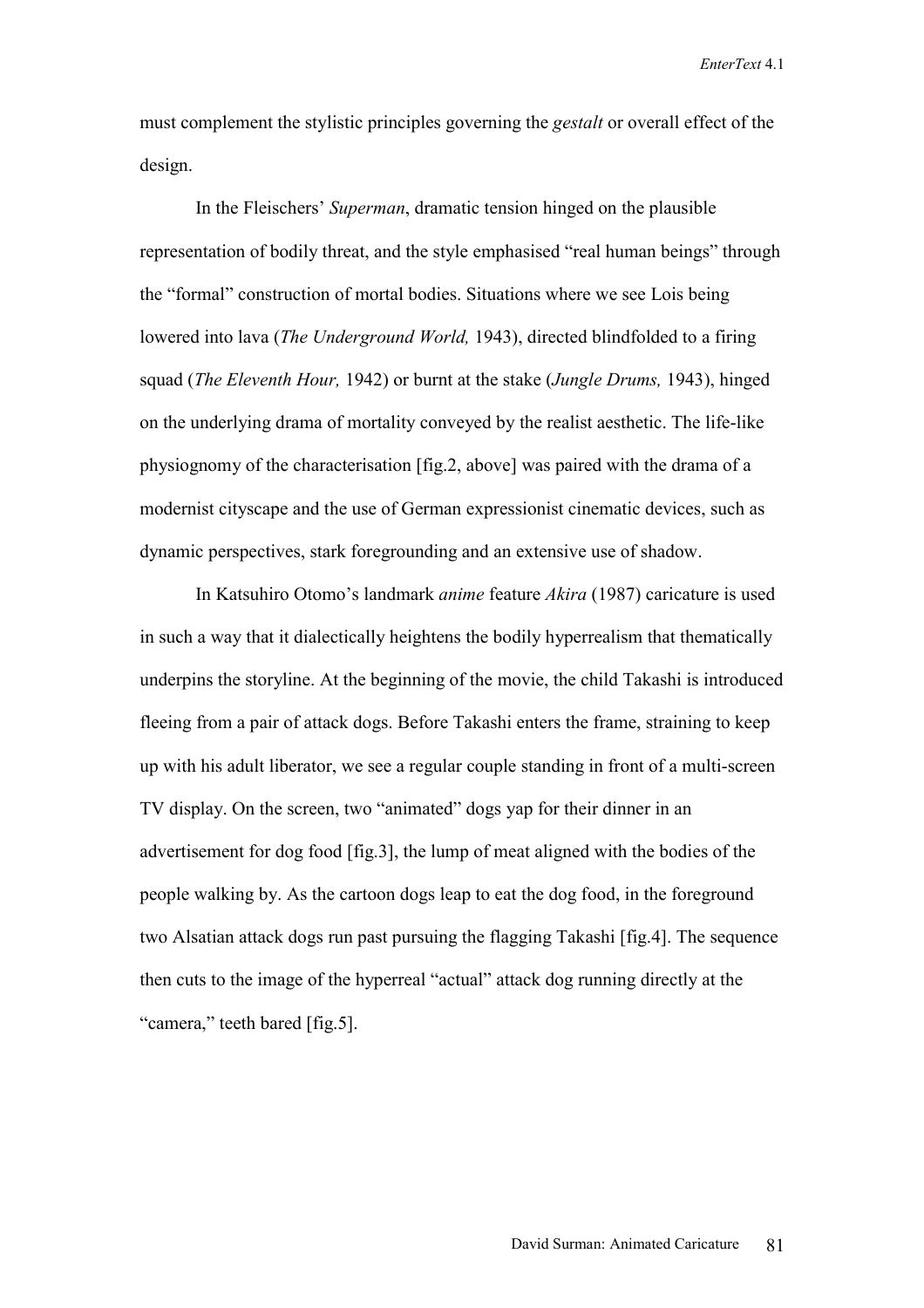

Figure 3. Cartoonal Dogs on TV © 1987 Akira Committee. Licensed by Kodansha Ltd.



Figure 4. The "hyperreal" and the "cartoonal" are juxtaposed. © 1987 Akira Committee. Licensed by Kodansha Ltd.

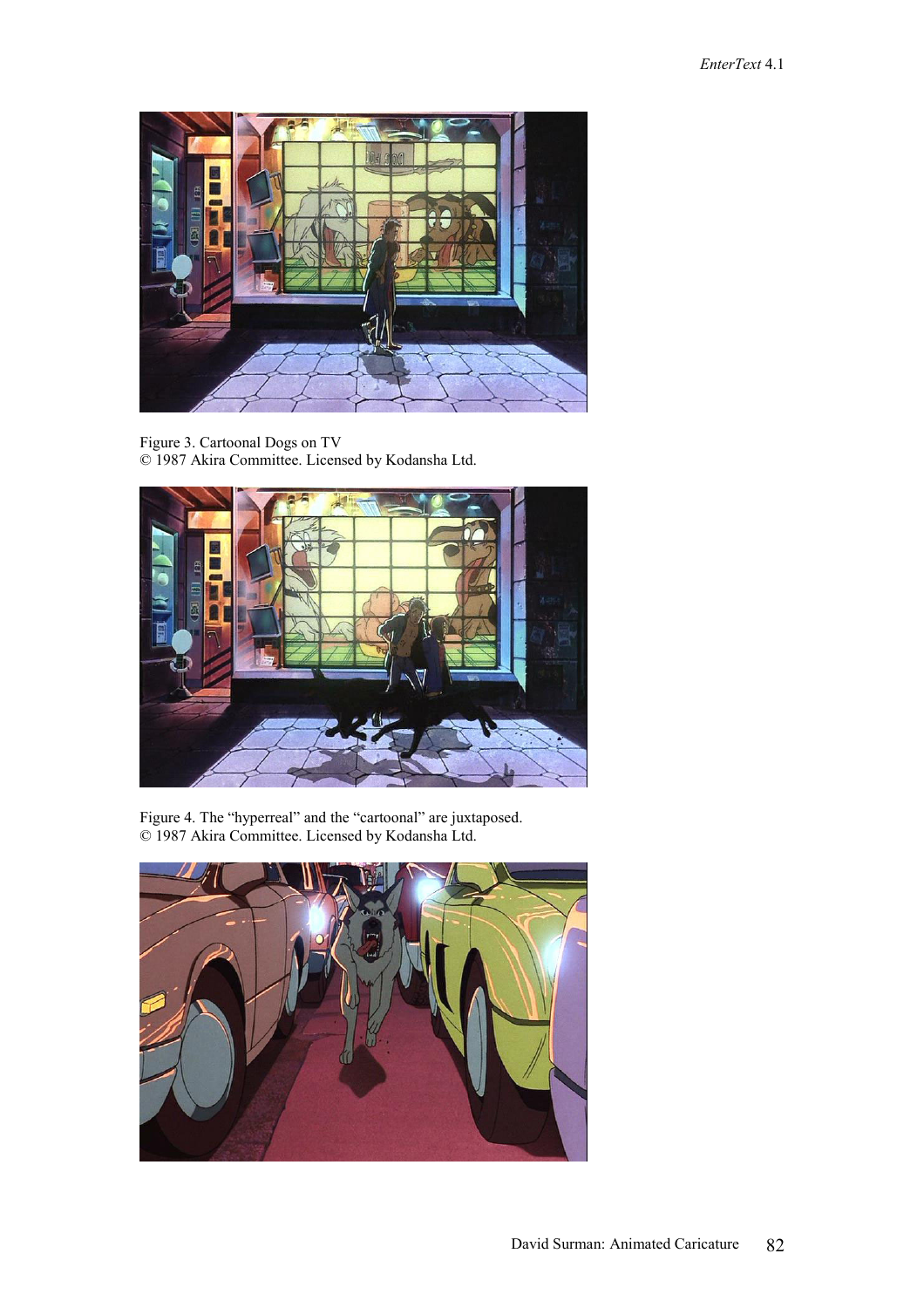#### Figure 5. The attack dog attacks us. © 1987 Akira Committee. Licensed by Kodansha Ltd.

Within the diegesis of *Akira*, degrees of caricature are used to differentiate clear ontological differences of actual and virtual. Actual attack dogs, virtual cartoon dogs. And yet *Akira* as a whole is an animation, relying on its internally constructed logic to convey a reality effect with the same system of difference we establish between liveaction and animation. Of course, this particular system of difference serves the climactic ending of the film when the underdog Tetsuo is transformed from a regular (albeit psychic) boy [fig.6] into a mass of excessive, plasmatic flesh and technology [fig.7]. However, unlike *Superman*, the stylistic governing principles and diegetic logic of *Akira* are not hindered by the contradictory use of caricature and rotoscoping. Such formal contradictions are fully legitimated by the diegesis—and are plausible in the Metzian sense through sheer continuity with the "prior discourse" of the previously released six-volume *manga* publication.



Figure 6. Tetsuo Shima with his "mimetic" metal arm. © 1987 Akira Committee. Licensed by Kodansha Ltd.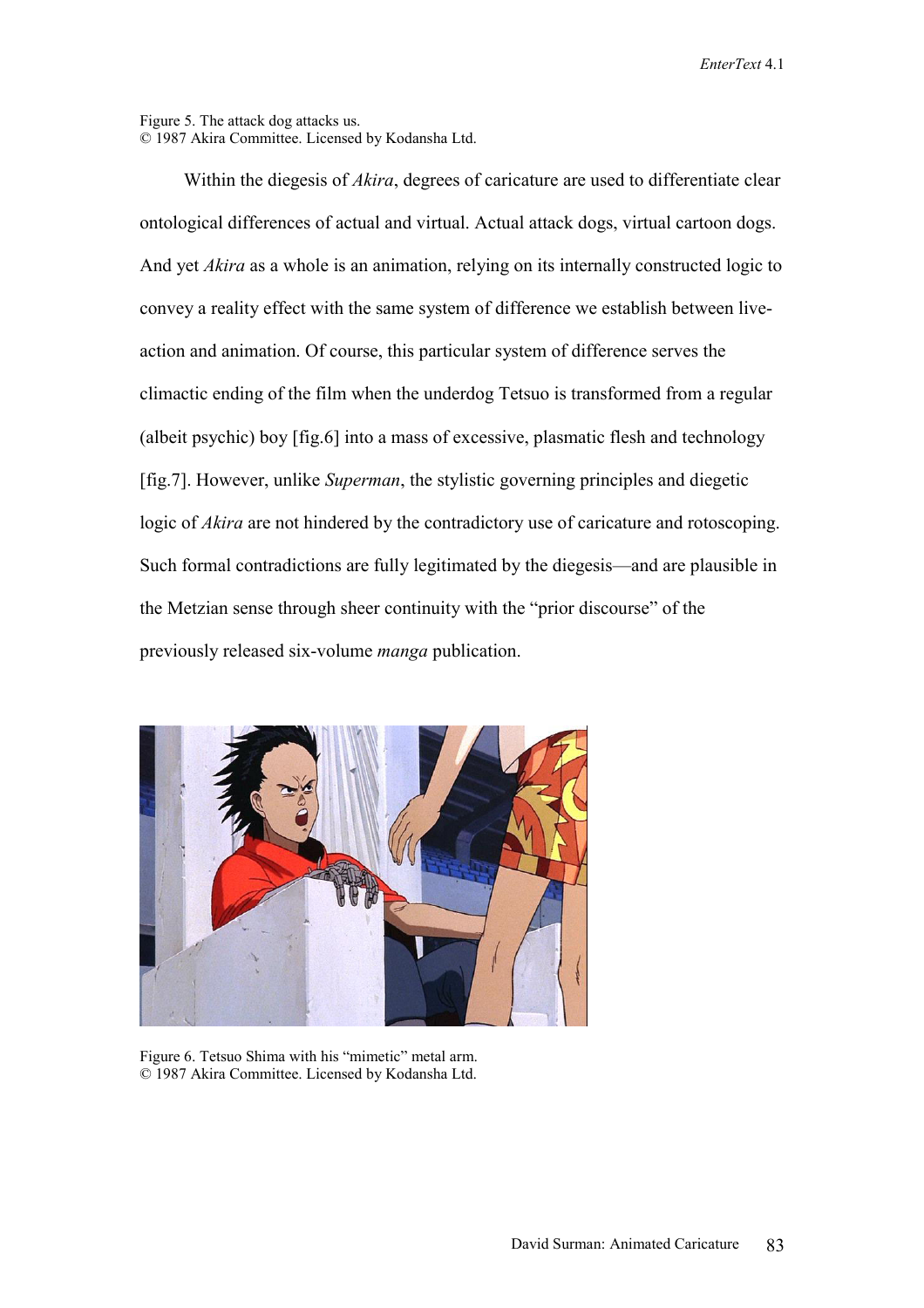

Figure 7. Testuo succumbs to the coercive effect of Akira and is transformed. © 1987 Akira Committee. Licensed by Kodansha Ltd.

In treating the animated caricature in broad socio-historical terms the fundamentals of its mode of communication are marginalised. By examining the modes of caricature in *Superman*, we can help to explain how a critical approach to caricature can be understood alongside existing socio-historical and cultural approaches to animated representation.

Throughout the *Superman* animated series, there are five clear representational types: Superman, ordinary men, women (including Lois Lane), "ethnic" criminals, and white criminals. An understanding of representation through caricature emerges from the oppositions between these various representational types. The clearest of these is the opposition between the representation of Lois Lane, as a woman, and Superman. Irrespective of the episodic villains, Lois and Superman recursively perform the feminine/masculine opposition of almost every episode. Through their caricatured difference the binary of masculine and feminine is made apparent. The representational assemblage of the *Superman* series seems to operate with clear binary structuring, common to the Classical Hollywood model. Moreover, the codes of caricature are opposed on the abstract/real continuum when the characters are of the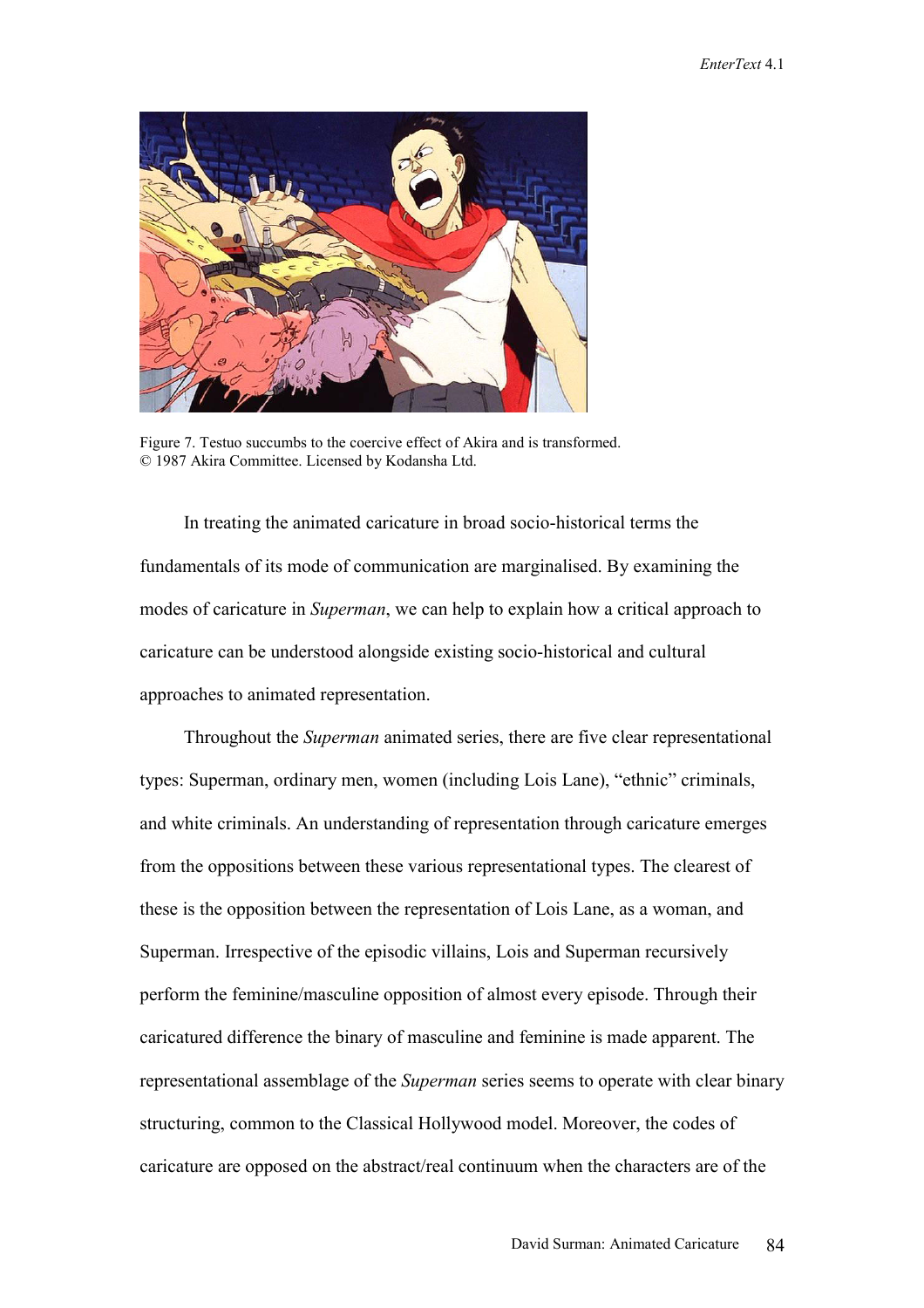same race, for instance Superman and the Mad Scientist in the first episode. However, in the representation of other ethnic types, specifically the Japanese (*Japoteurs,* 1942, *The Eleventh Hour*), a Native American (*Electrical Earthquake,* 1941), and a fictional race of Birdmen (*The Underground World*), caricature creates stereotype.



Figure 8. Superman frees Lois Lane, again. Still from *Superman.* 1941. © Paramount Inc. All rights reserved.

We can note the representational cues of the Superman caricature [fig.8]. The design of Superman's face is a highly angular, a primarily square construction. Further, his body shape is analogous to the symbol on his chest—an inverse Triangle—with the width of the chest greatly emphasised over the width of the waist [fig.9]. Scott McCloud notes that "all lines carry with them expressive potential."<sup>28</sup> If we compare the linear juxtaposition of Superman's head to the breadth and mild curvature of his angled body we can apprehend certain meanings in his representation. I suggest that the shape of Superman's physique is at the root of his iconicity and hyper-masculine representation. Though this is certainly not a revelation, Animation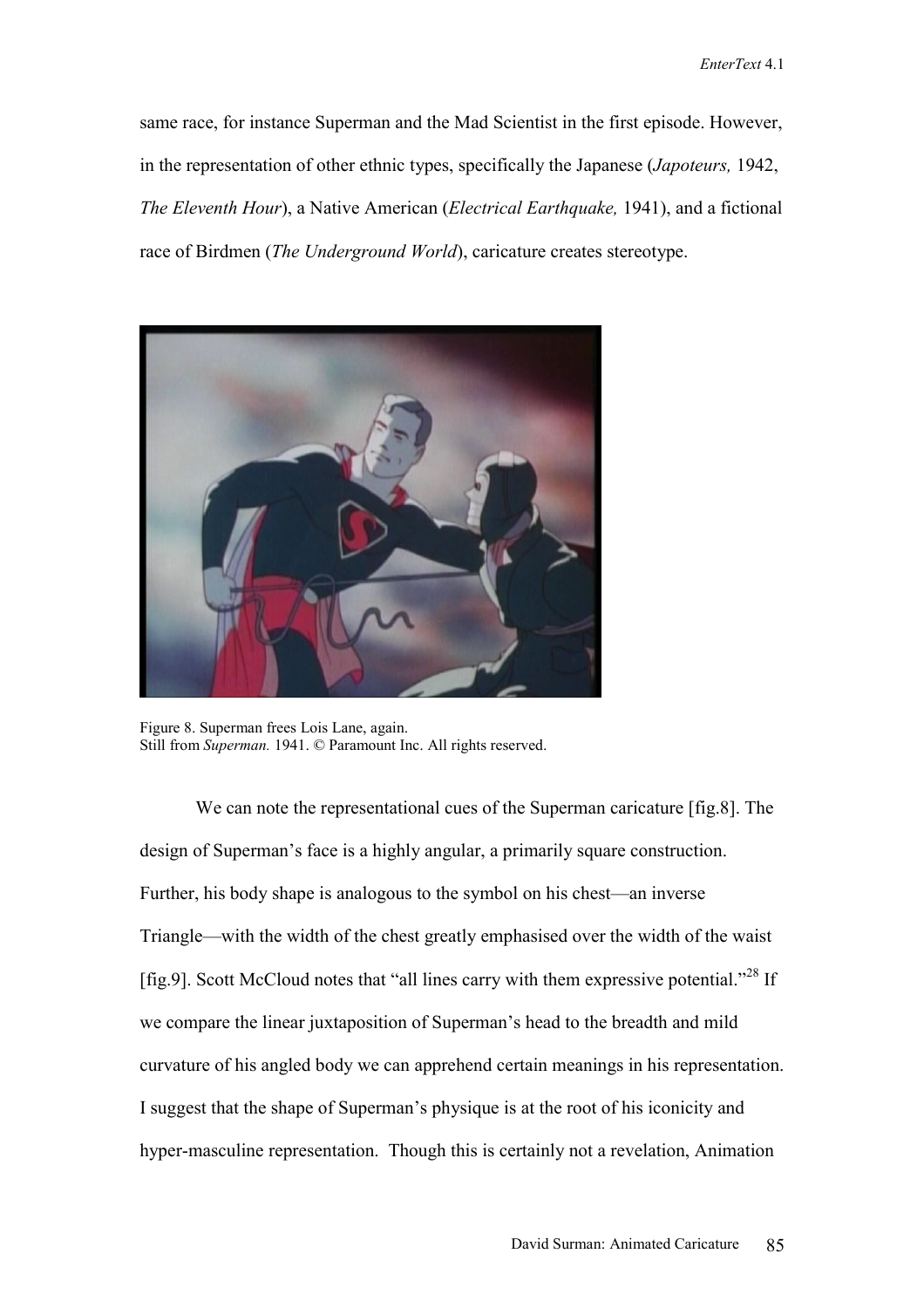Studies has yet to fully embrace the reception of formal aspects in the audience's construction of meaning:



Figure 9. The body-shape *as* gender equivalence.

Diagram © David Surman.

I mentioned the possibility that even man shows traces of such inborn responses, that, in particular, our reaction to faces and physiognomic expression may not be wholly due to learning, and that the mental set which makes us read faces into blots, rocks or wallpapers may be biologically conditioned…. The most astonishing fact about these clues of expression is surely that they may transform almost any shape into the semblance of a living being.29

When the iconic configuration of "a face" is arranged within a geometric form, we perceive that geometry meaningfully, as a representation of a *type* of face: "We respond to a face as a whole: we see a friendly, dignified or eager face, sad or sardonic, long before we can tell what exact features or relationships account for this intuitive impression."30 Differences of arrangement constitute differing perceptions and varied value-judgements regarding the meaning of "this" face as different from "that" face. To consider Superman, the arrangement of his eyes, nose and mouth in the square-shaped face, with large amounts of space between the features communicates the strength, stability and rationality of the hero: "[f]or any drawing of the human face, however inept, however childish, possesses, by the very fact that it has been drawn, a character and an expression." Gombrich continues: "Thus a little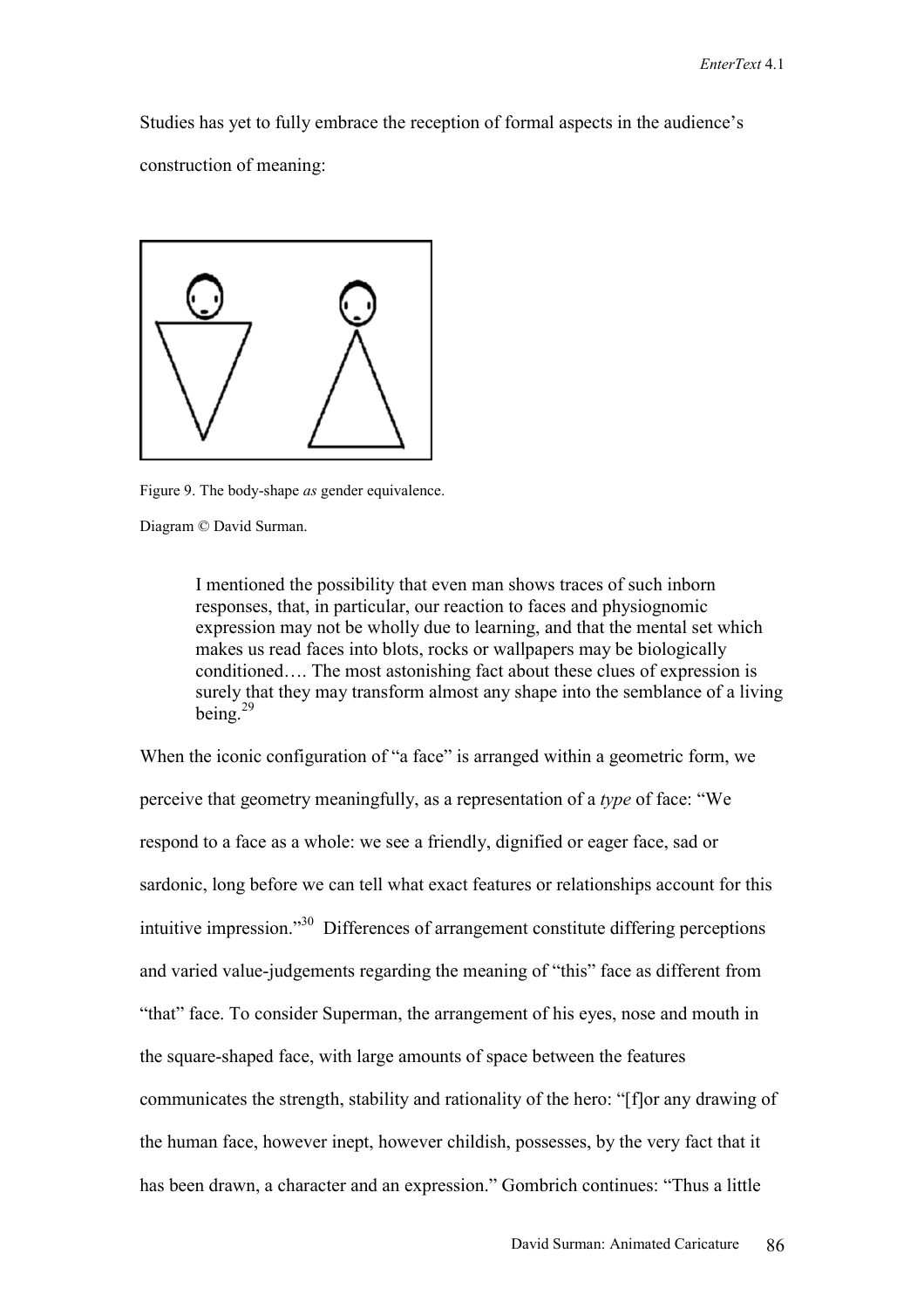experimentation with noses or mouths will teach us the elementary symptoms, and from there we can proceed, simply by doodling, to create characters."31 Typecasting is an example of this facial rationale in live-action filmmaking: compare the filmographies of George Clooney and Steve Buscemi for instance. Superman's face can be explained by figure 10; the image on the left is a hyperbole of the masculine heroic caricature. It conveys heroic masculinity through the perceptual cues of openness, balance, and order. Though in action terms Superman works furiously to save Lois, the caricature of his face maintains an unchanging depiction of his character. In this respect, curiously his face is a permanent trait conveying character rather than expression. He is strangely depersonalised, and in a way through this mode is made heroic/superhuman.



Figure 10. The perceptual significance of shape to the face.

Diagram © David Surman.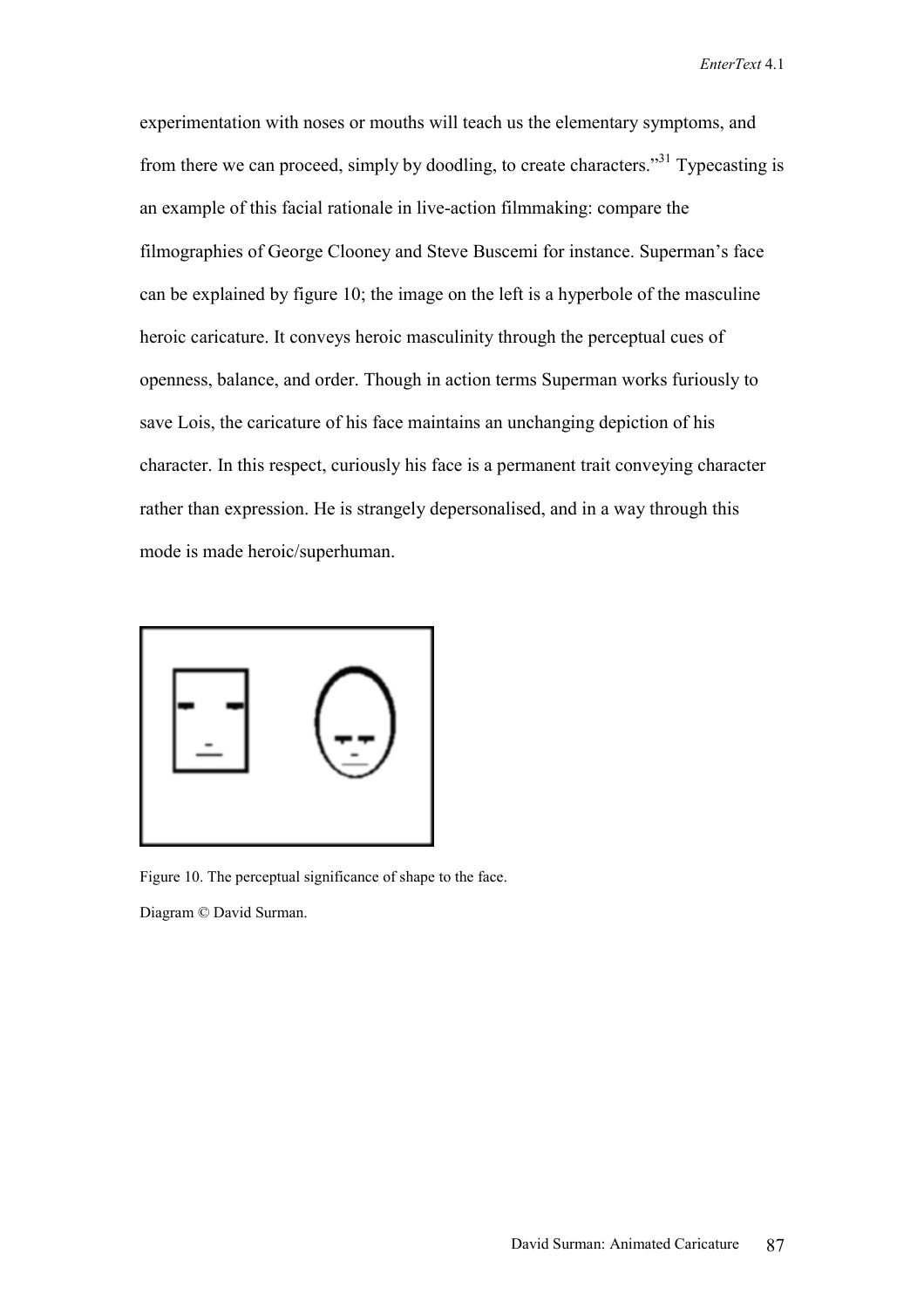

Figure 11. The Mad Scientist. Still from *Superman.* 1941. © Paramount Inc. All rights reserved.

The villain of the pilot episode, the Mad Scientist [fig.11], is caricatured antithetically, inverting the graphic values of the white hero, to create the white criminal. The linear, compositional dimensions of his features converge inwards, and the distance between eyes, nose and mouth is considerably less than that of Superman. The thin eyebrows, hair loss, crooked hands and significantly anthropomorphic eyes coalesce into a caricature representation: the binary opposite of Superman, his "other"

Expressionistically, his criminality is "encoded" even before he has acted, since his design relates antithetically to the eponymous hero. Any performative action thereafter only legitimates and gives narrative agency to the representational predisposition of the caricature. To recall my opening discussion of Mickey Mouse, we can, in effect, take any single still moment of the Mad Scientist and his narrative trajectory is largely told to us through caricature. Such permanent traits are central to characterisation and its iconicity in the mass imagination, as memorable configurations.

## **Ethnicity, Caricature and Representation**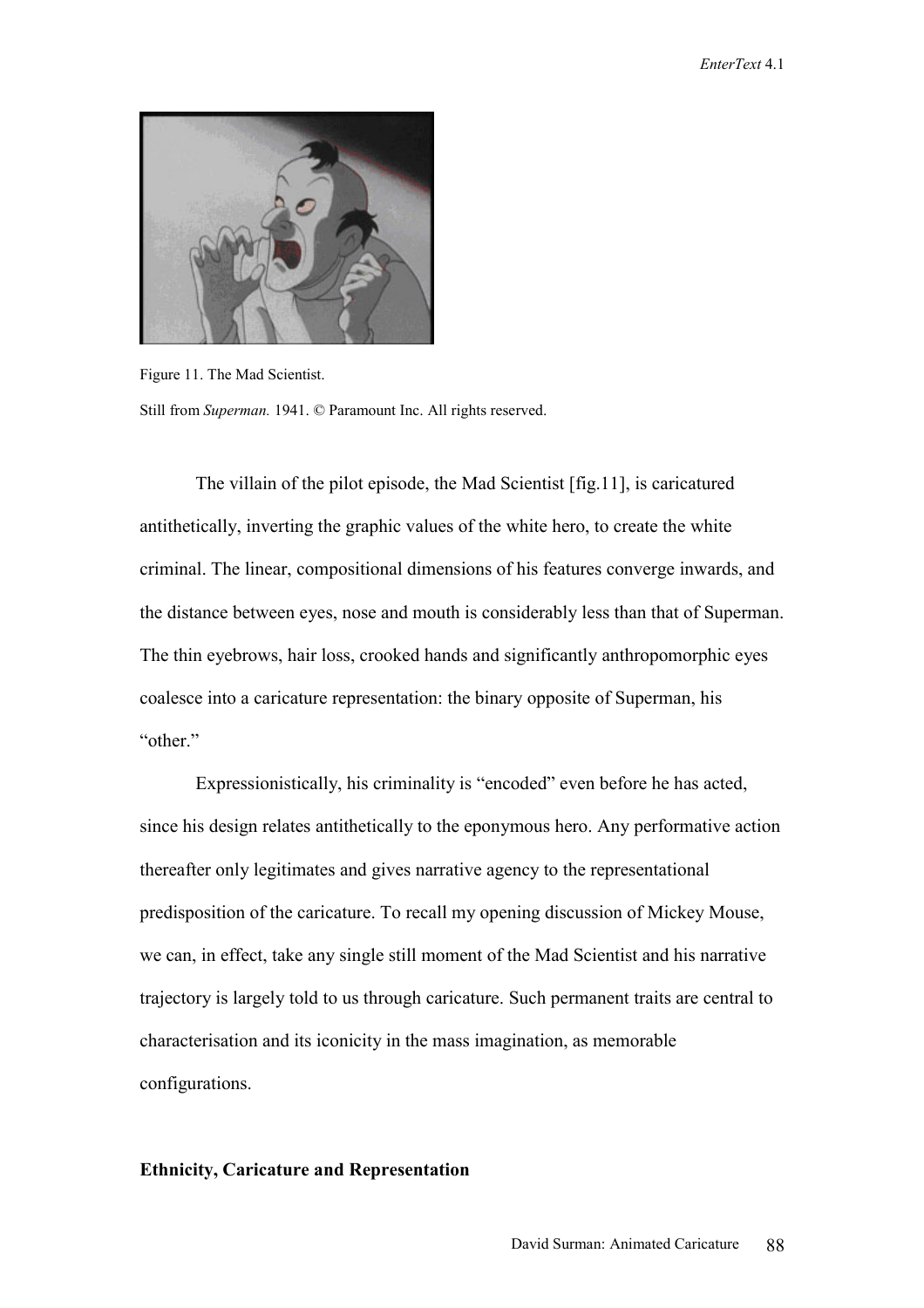The caricaturing of ethnicity in the *Superman* series is the most complex, because of the propagandist elements that inflect many of the representations. To understand the role of propaganda, Toby Clark makes a useful summary: "Wartime propaganda attempts to make people adjust to abnormal conditions, and adapt their priorities to accommodate the needs of war."32 Throughout the series none of the "ethnic" characters featured is female, bar a single Eastern European heroine, who is white, in *Secret Agent* (1943). Ironically, this is useful, as the representations of non-white ethnicities are all male, suggesting that they are designed in opposition to the protagonist himself—as rivals to his hegemonic patriarchal status. Eric Smoodin reads *Superman* as part of the transition from post-depression thirties America to propagandist wartime:

[Then came]…a superman working to rid the United States of all enemies foreign and domestic. The socio-sexual sphere of the early 1930s became the primary social sphere of the war period, in which all desire must be sublimated to one's patriotic duty…. Richard Dyer has argued that "the cultural history of the past few centuries has been concerned with finding ways of making sense of the body, while disguising the fact that its predominant use has been as the labour of the majority in the interests of the few."… "Superman" [represents] that which works for the welfare of everyone, and not while performing everyday labor, but rather, through deeds of global importance.<sup>33</sup>

Concerning ethnic male caricature, the propagandist undertone develops throughout the seventeen-episode series. In *The Eleventh Hour* (1942) the Japanese invaders are made indistinguishable from the shadows, with only the stereotypical ivory white eyes and teeth, glaring out from the darkness [fig.12]. The body perimeter is blurred, and the caricature expresses the cultural anxiety of the time—that the enemy lurks in the shadows, and attacks without warning and with stealth. This stereotypical caricature is given greater significance in the context of an earlier episode in the series.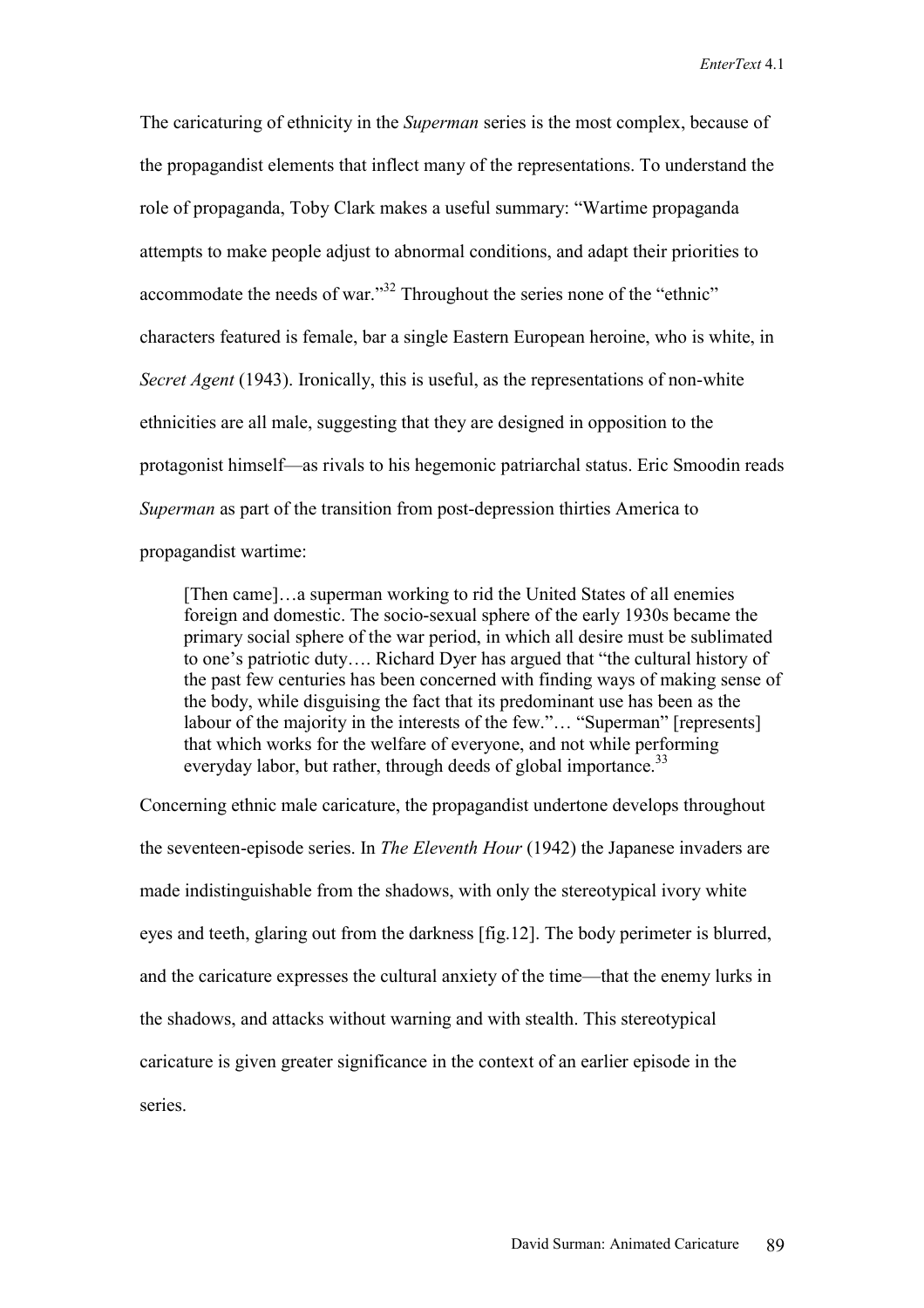

Figure 12. A Japanese soldier.

Still from *The Eleventh Hour*. 1942 © Paramount Inc. All rights reserved.

In *Terror on the Midway* (1942) (which preceded the often-noted *Japoteurs*, 1942, as well as *The Eleventh Hour*) a King Kong-like giant gorilla terrorises a circus and the surrounding area. The character motif of blending the figure into the shadows is present here, with similar emphasis on the teeth and eyes [fig.13]. This expressionist device, in the evolution of the visual strategy of the series, shows how propaganda adapts the fantastical to the political, through the transposition of the modalities of caricature.



Figure 13. A gigantic, monstrous gorilla.

Still from *Terror on the Midway*. 1942. © Paramount Inc. All rights reserved.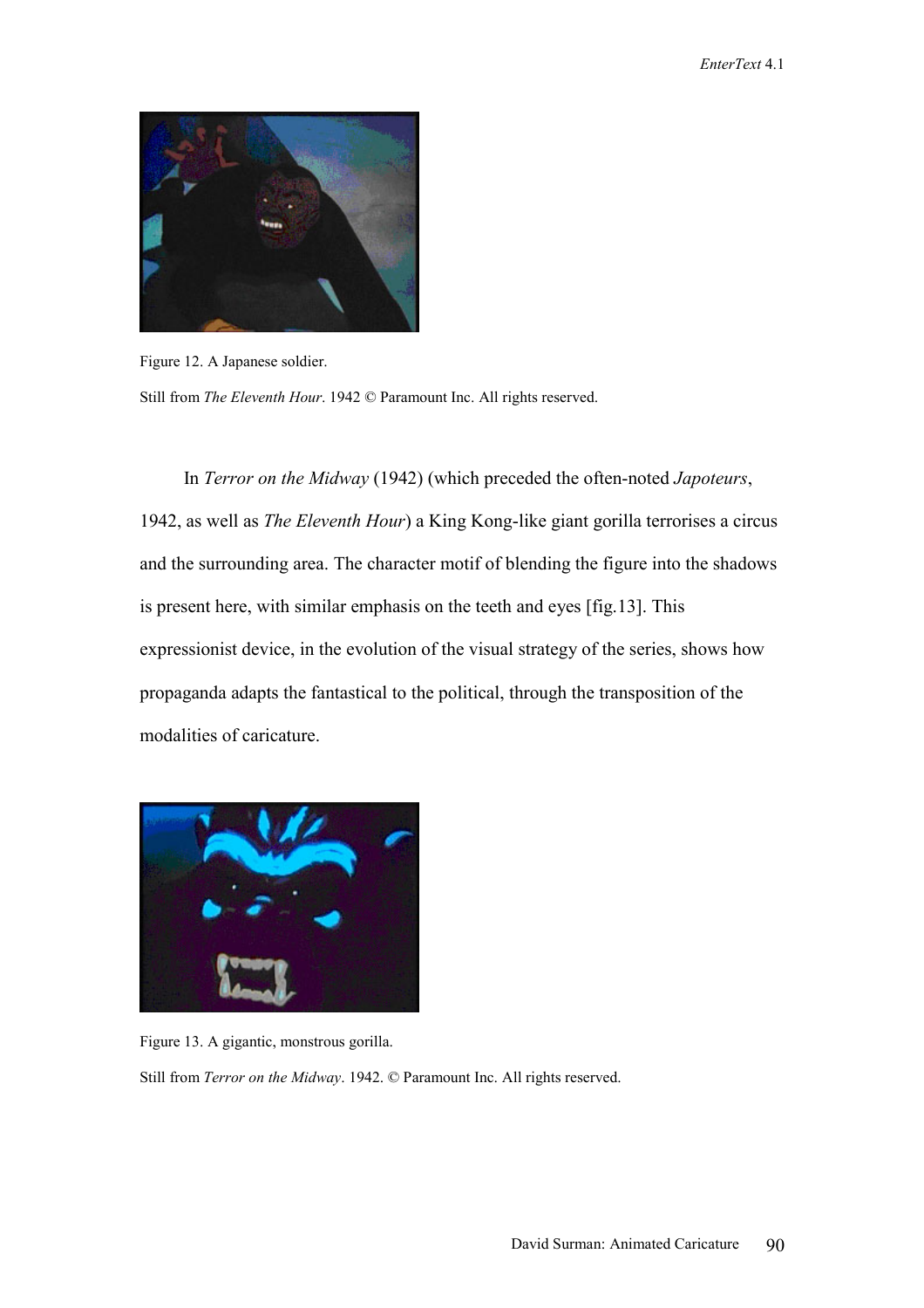The visual coding of the monster Gorilla, a creature common to the escapistfantasy narratives of the Depression, is subverted and applied in the representation of the Japanese. As such the intelligibility of the propaganda relates to its previous fantastical application, rendering the Japanese as animalistic and barbarous: occupying the shadows cast by the skyscrapers of the modern city. Like the first villain of the series, the mad scientist, the latter representations function antithetically, and Superman is more defined through greater and greater feats of super-humanism than in the earlier episodes, in order to sustain and reiterate the extremity of propagandist wartime narrative. It is in the later episodes that Superman attains the national body equivalence common to the action-adventure genre, as a fantasy of never failing, insurmountable heroism and metonymic cultural focus. The relationship between nationhood and the body is an important one in the visual rhetoric of *Superman*.

### **Excess, Body and Nation**

Before I conclude my discussion, I would like to put *Superman* briefly in a contemporary live-action context. Though I hope to have outlined a general approach to caricature, there are interesting parallels in the representational strategies of *Superman* and certain live-action films. Many of the critical suggestions I have made regarding caricature are to a greater or lesser extent applicable to certain aspects of live-action film. I would like to sketch out some of those parallels in a specific genrecontext.

Contemporaneous with the boom of many "action-merchandise" animation series such as *He-Man and the Masters of the Universe* (1983) and *The Teenage Mutant Hero Turtles* (1987), the Hollywood action-adventure genre emerged. The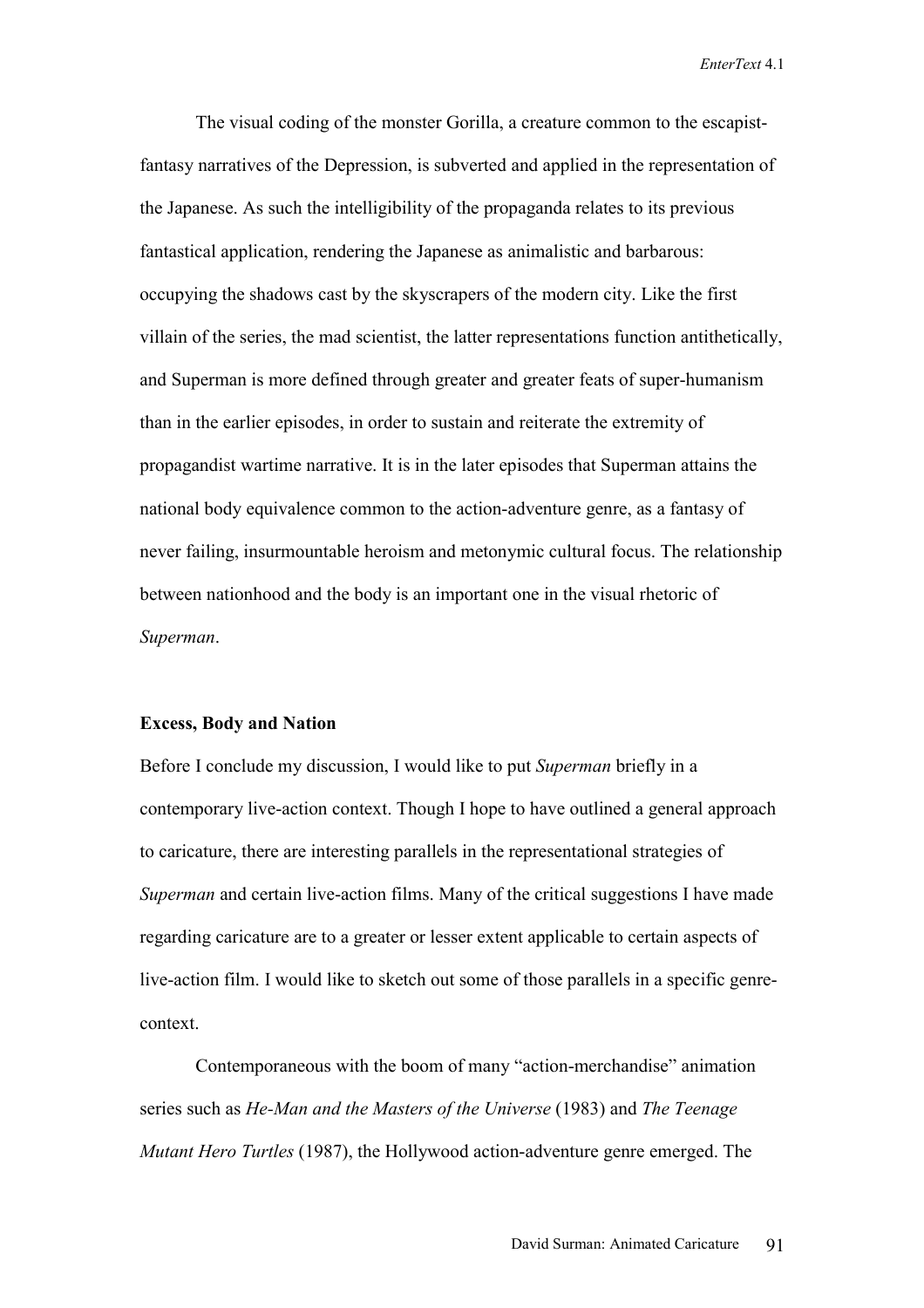icon of the brutalising, powerful male has dominated this genre, which emerged in the late seventies. Irrespective of the narrative ambition of the character, the generic image of a heroic man with a pumped, sculpted body has been the definitive representation of the latter period of the genre, in the mid-to-late eighties.<sup>34</sup>

Arguably, the prime examples of the action-adventure genre (at its zenith) are James Cameron's *Terminator* films (1984, 1991) starring Arnold Schwarzenegger. Throughout, his male physicality is dialectically both technologically upgradeable and fantastically corporeal. At points there are spectacular images of the man-machine obliterating the flesh from his body, consequently exposing his robotic interior. In one particularly lucid scene he removes the flesh from his arm, declaring his superior physique through a "body mastery" common to the "new flesh" cinema of 1980s action sci-fi. This "post-humanism," representations of *bodies without limitation*, created a generic niche for the ongoing development of masculine hyperrealism in the action-adventure genre. Directors who have come directly to epitomise this specific body sense include David Cronenberg and John Carpenter.<sup>35</sup> In sum, there is a notable dialogue between an emergent post-humanism and the horror genre, crystallised by the term "body-horror."36

In numerous action-adventure films the significance of body and country are inextricably linked, wherein the individual signifies the nation. The most intriguing films are those that put forward the idea of the international underground fighting championship, such as *Best of the Best 2* (1992), *Bloodsport* (1988), *Kickboxer* (1988) and *The Quest* (1996). In these films martial arts naturalise the "individual as nation" equivalence, whilst in *Superman* the eponymous hero's otherworldly lineage and subsequent adoption of North American constitutional values effect such an association. Most evident in *Bloodsport* and *The Quest*, the combatants that take part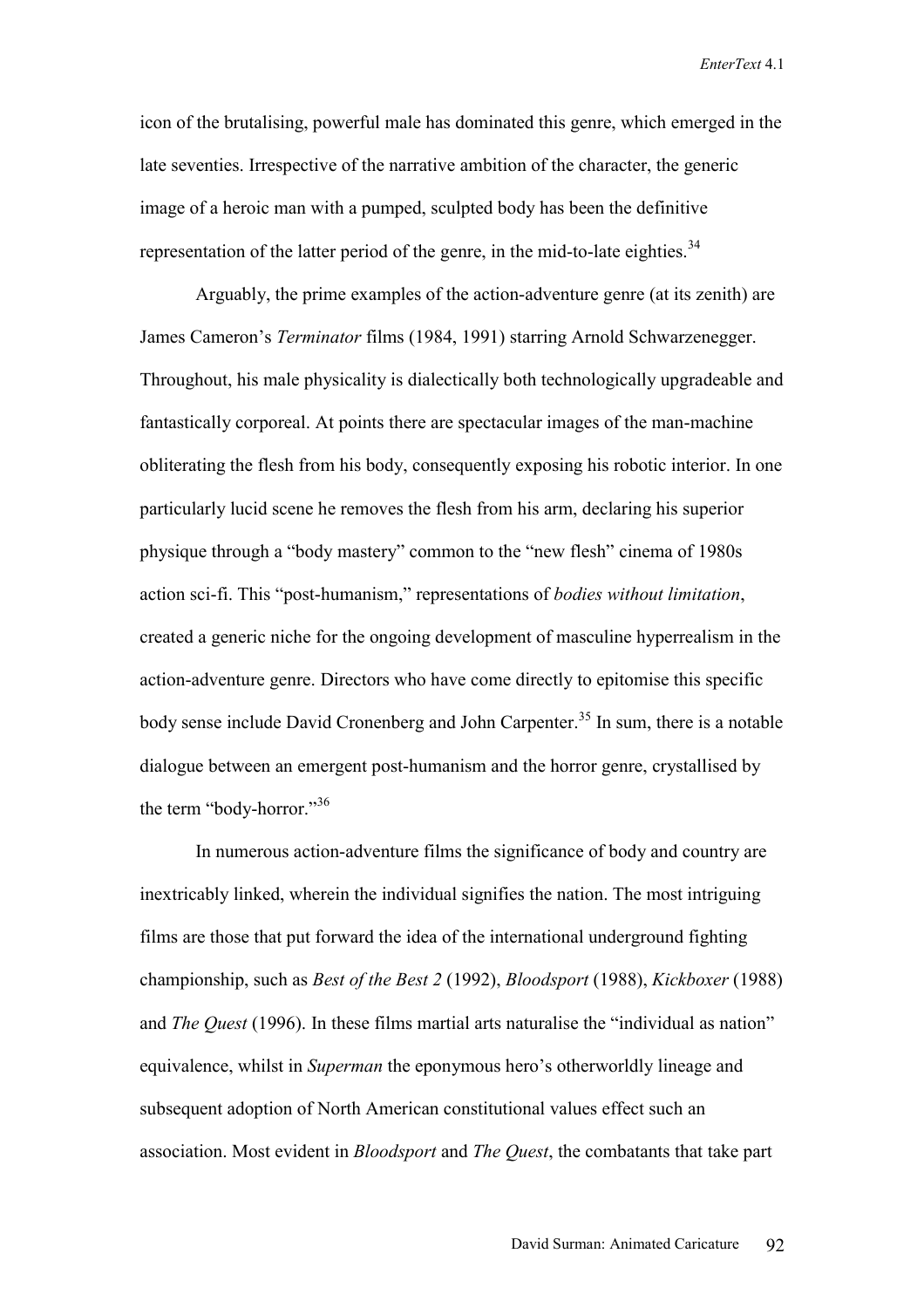signify their nations through their fighting styles. Place confers identity. A Sumo wrestler is to Japan what a kilt-wearing boxer is to Scotland: individuals iconically (stereotypically and reductively) representing nationhood.

In *Superman* there is the sense that the ideological tones of these animated shorts blur patriotism, physicality and heroism together, manifesting in the actionadventure personality of the eponymous hero. Importantly, caricature as I have outlined it is central to the means through which animation expresses such ideological equivalences. The physically competitive scenario, paired with a body-oriented *mise en scène*—which prioritises the performing figure through a de-emphasised space makes such "national bodies" both a generic reoccurrence and a repository for ideologies of both realistic and fantastical masculinity. While being narratively mediocre, both the contemporary action-adventure genre and its antecedent *Superman* relay the implicit relationship between imagined heroism, power fantasies and the ideological concept of nationhood—whereby expressions of martial prowess define the sovereign status of the referent country.

Historically, representations of power *as* prowess, though a muscular body, are interchangeable with the concept of masculinity. Bodies that crystallise national and cultural sentiment, be they celebrities or heroes, are predominantly male due to the cultural equivalence made between power, prowess and maleness, though there are exceptions. In the popular fiction of America, the superhero comic has arguably been the remediated $3^7$  source of the action-adventure hero, built upon the musclesequals-manhood representational archetype. Subsequently, I historically position the American nationalised masculinity of Superman (in his various media incarnations of comic, animation and film) as the predecessor of the contemporary action-adventure hero.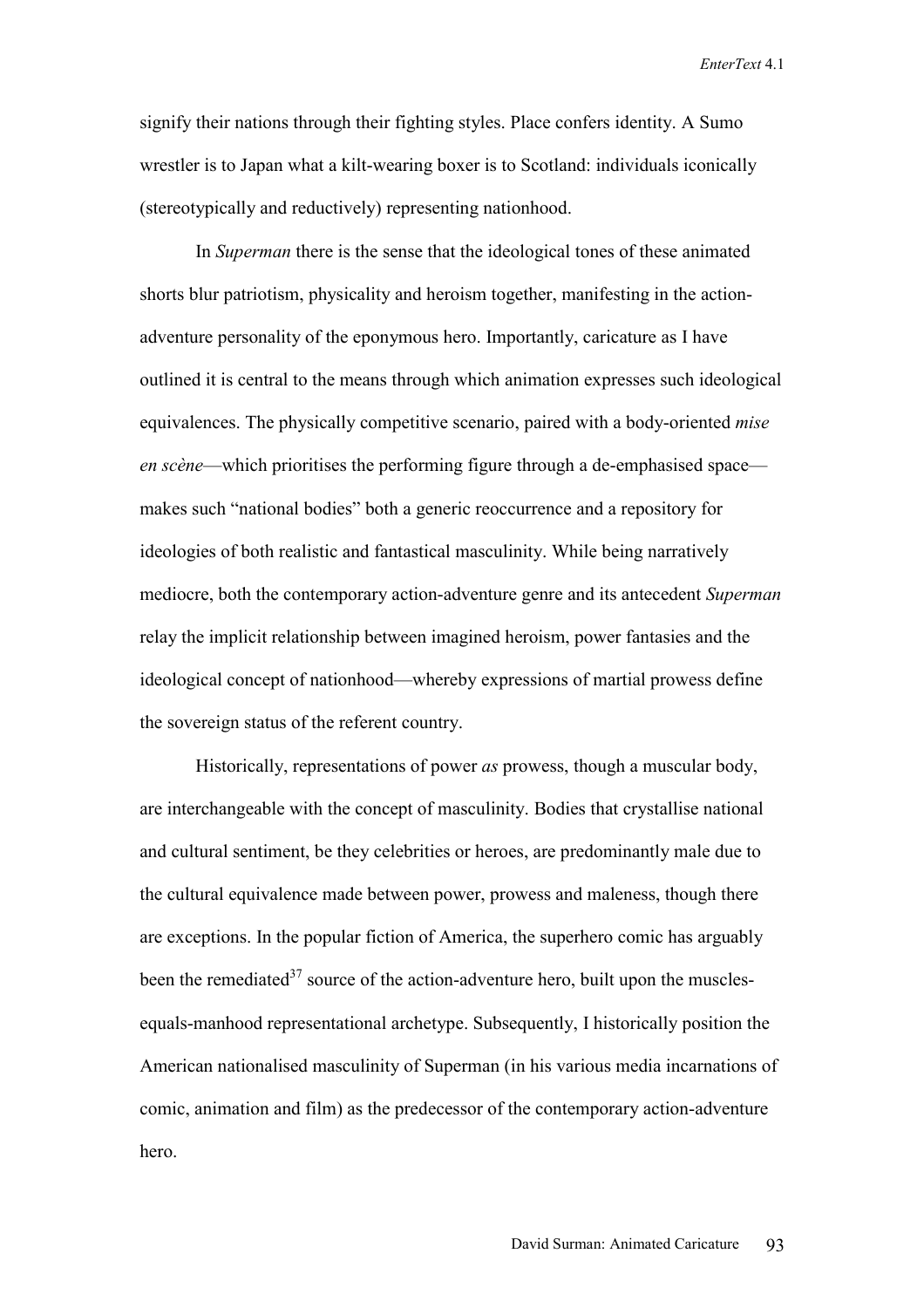#### **In Conclusion: Caricature and Identification**

…nobody identifying with Superman believes they can fly after the film  $^{28}$ ends<sup>38</sup>

Caricature is fundamental to the reception of character-based animation, as a mode of representation. Like all representation, a caricature is a repository for the intent of both creator and interpreter, between which creative and receptive dialectics emerge.

A caricature is an expressionistic device, and can be understood through its expressive faculties. Line, tone, colour, form and movement—the mechanics of caricature—can be apprehended in order to ascertain the intended or unintended *affective representation* of the character. To account for the material processes at work in caricature, it is useful to differentiate between the permanent and impermanent traits that distinguish character from expression. Such a division is key to the discussion of animated caricature. Through a discussion of the Fleischers' *Superman* series, I have attempted to show how the archetypes of villain and hero are embodied in caricature, specific to the North American tradition of comic book superheroes and animated shorts. I have also noted the antecedent relationship between *Superman* and the action-adventure genre, through analogous representations of the bodies of the focal characters.

In conclusion, a caricature is primarily a device for identification. In this respect, the "openness" that characterises the representation of Superman (which is of course a representation of *the* wartime idealised masculinity) facilitates greater spectator identification than the complex, knotted faces of the villain. If caricature is integral to the identification of spectators with characters, then it is integral to the understanding of the ways in which audience members engage with animated images and through what kinds of process they determine character. The domesticity of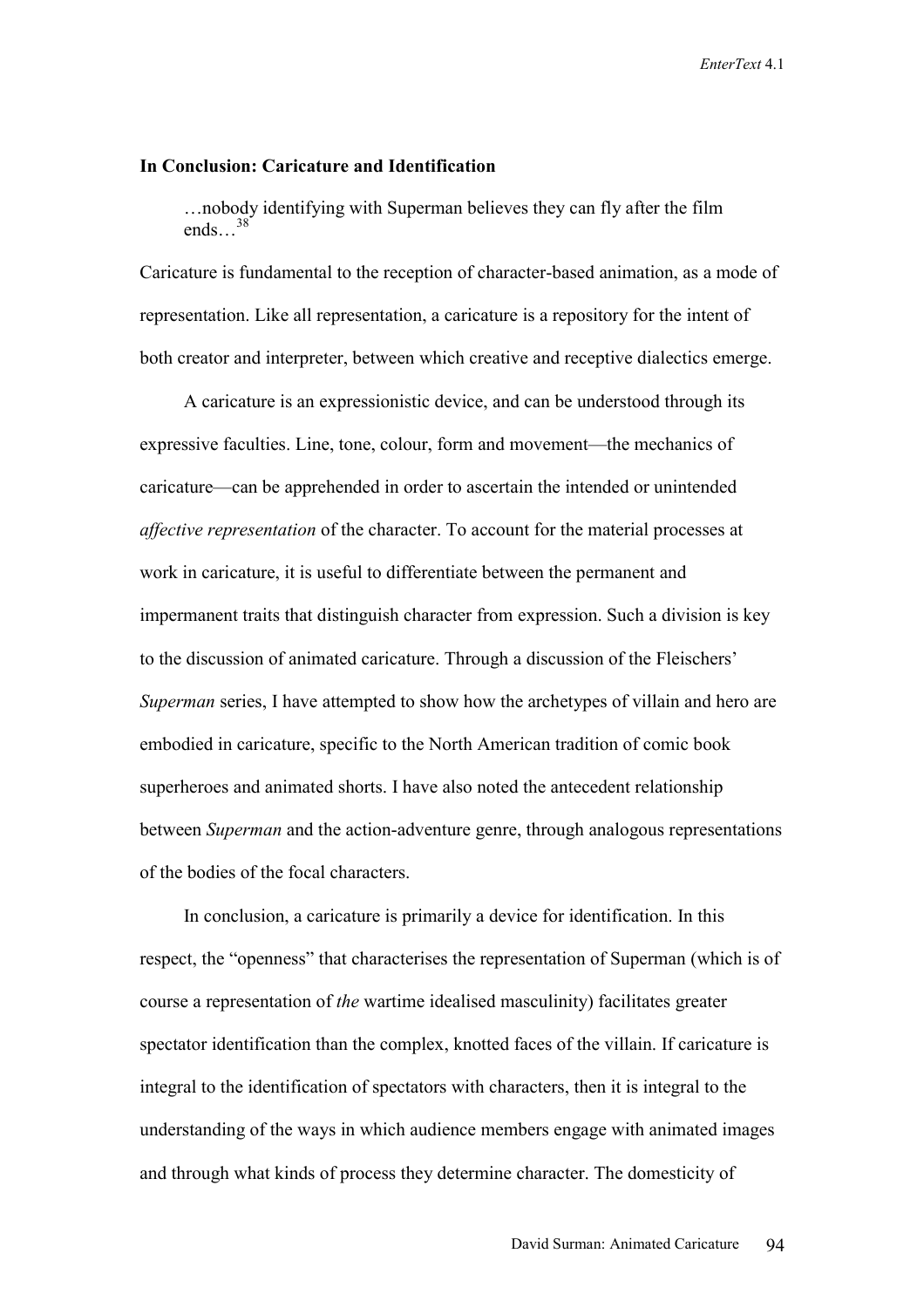daytime TV animation has meant that the animated character is only considered in

broadly cultural terms. The modalities of animated caricature will need greater

consideration if we are to appreciate the changing style of our animated cinematic

icons, which exist free from photographic reproduction.

#### **Notes**

 $\overline{a}$ 

 $9$  Gombrich, 287.

20 Wells, 193.

 $24$  Wells, 48.

 $^{25}$  Ibid., 188. Original emphasis.

<sup>26</sup> A fascinating character in this respect is the Queen in *Snow White*, who switches between the states of realist caricature and cartoony crone: the degree of caricature shifts to complement the diegetic changes caused when she herself changes.

 $27$  Gombrich, 281.

<sup>&</sup>lt;sup>1</sup> Jerry Siegel and Joe Shuster created *Superman* in 1938, incidentally prior to America's involvement in World War 2.

 $2^{2}$  I say twentieth-century with regard to the rapid decline of the Disney company in recent years, arguably through the mismanagement of Michael Eisner and the loss of Roy Disney.

<sup>&</sup>lt;sup>3</sup> Stephen Prince, "The Discourse of Pictures: Iconicity and Film Studies," in Leo Braudy and Marshall Cohen, eds., *Film Theory and Criticism: Introductory Readings* (Oxford: Oxford University Press, 1999), 99-117.

<sup>&</sup>lt;sup>4</sup> Paul Wells, *Understanding Animation* (London: Routledge, 1998), 187.

<sup>&</sup>lt;sup>5</sup> For a concise discussion of emergent characters in early animation culture see: Donald Crafton,

*Before Mickey: The Animated Film* 1898-1928 (Chicago, IL: University of Chicago Press, 1993).

 $6$  Though I make no explicit reference in this essay, for an excellent discussion of animated caricature in the context of Warner Bros., see Donald Crafton, "The View from Termite Terrace: Caricature and Parody in Warner Bros. Animation," in Kevin S. Sandler, ed., *Reading the Rabbit: Explorations in Warner Bros. Animation* (Piscataway, NJ: Rutgers University Press, 1998), 101-120.

Ernst Gombrich, "The Experiment of Caricature," in *Art and Illusion: A Study in the Psychology of Pictorial Representation* (Oxford: Phaidon, 1977), 279-303.

<sup>&</sup>lt;sup>8</sup> Maureen Furniss, *Art in Motion: Animation Aesthetics* (London: John Libbey, 1998), 5-6.

<sup>&</sup>lt;sup>10</sup> Ibid., 287-288.

<sup>&</sup>lt;sup>11</sup> Ibid., 292.

<sup>&</sup>lt;sup>12</sup> John Halas and Roger Manvell, *The Technique of Film Animation* (London: Focal Press, 1959), 11.<br><sup>13</sup> Gombrich, 279-280.

<sup>&</sup>lt;sup>14</sup> Terrence R. Lindvall and J. Matthew Melton, "Towards a Post-Modern Animated Discourse," in Jayne Pilling, ed., *A Reader in Animation Studies* (London: John Libbey, 1997), 204. 15 Quoted in Richard Neupert, "Painting a Plausible World," in Eric Smoodin, ed., *Disney Discourse:* 

*Producing the Magic Kingdom* (London: Routledge, 1994), 111.<br><sup>16</sup> This paradigm recalls the Victorian science of phrenology in the way in which criminality and facial

contortion are clearly equated.

<sup>17</sup> Wells, 236.

<sup>18</sup> Giannalberto Bendazzi, *Cartoons: One Hundred Years of Cinema Animation* (Bloomington, IN: Indiana University Press), 84.

<sup>&</sup>lt;sup>19</sup> Thanks to Mark Langer for this observation.

<sup>&</sup>lt;sup>21</sup> Sergei Eisenstein, *Eisenstein on Disney*, trans. Allan Upchurch (London: Methuen, 1989).<br><sup>22</sup> Bendazzi, 84. My emphasis.

<sup>&</sup>lt;sup>23</sup> Gombrich, 281.